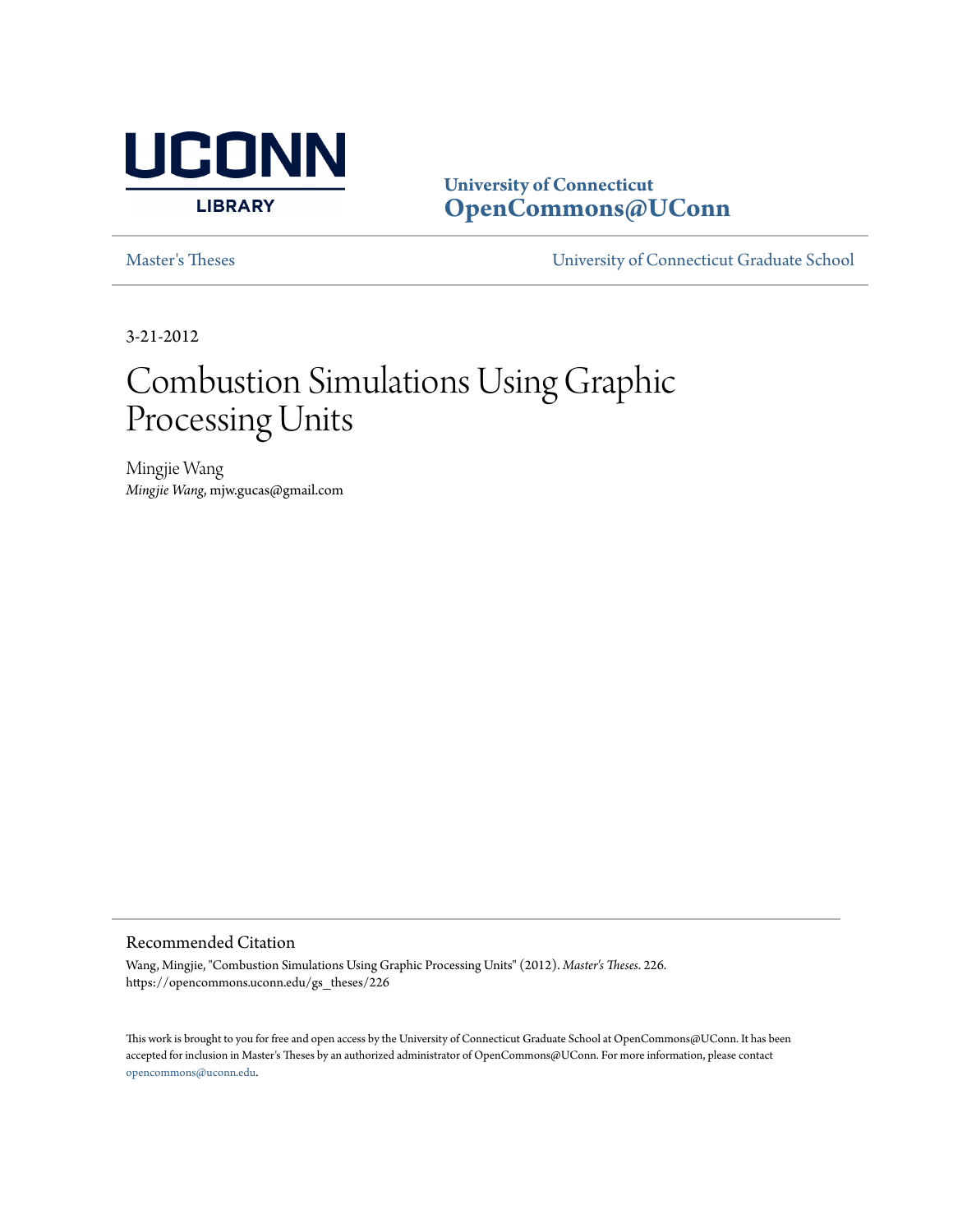# **Combustion Simulations**

# **Using Graphic Processing Units**

Mingjie Wang

A Thesis

Submitted in Partial Fulfillment of the

Requirements for the Degree of

Master of Science

at the

University of Connecticut

May 2012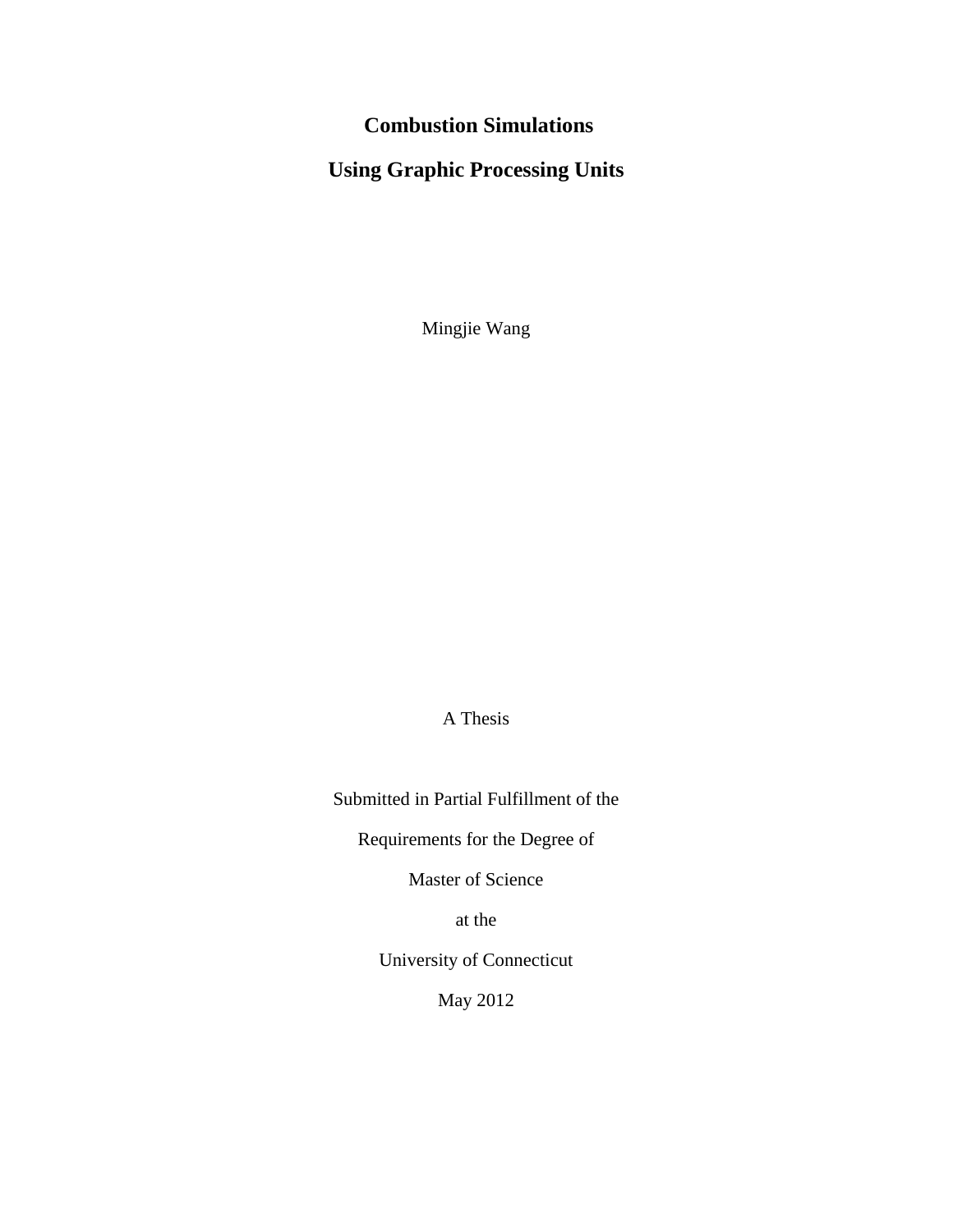#### **APPROVAL PAGE**

Master of Science Thesis

## **Combustion Simulations**

## **Using Graphic Processing Units**

Presented by

Mingjie Wang, Mechanical Engineering.

Major Advisor

Tianfeng Lu

Associate Advisor

Chih-Jen (Jackie) Sung

Associate Advisor

Mandhapati P. Raju

University of Connecticut 2012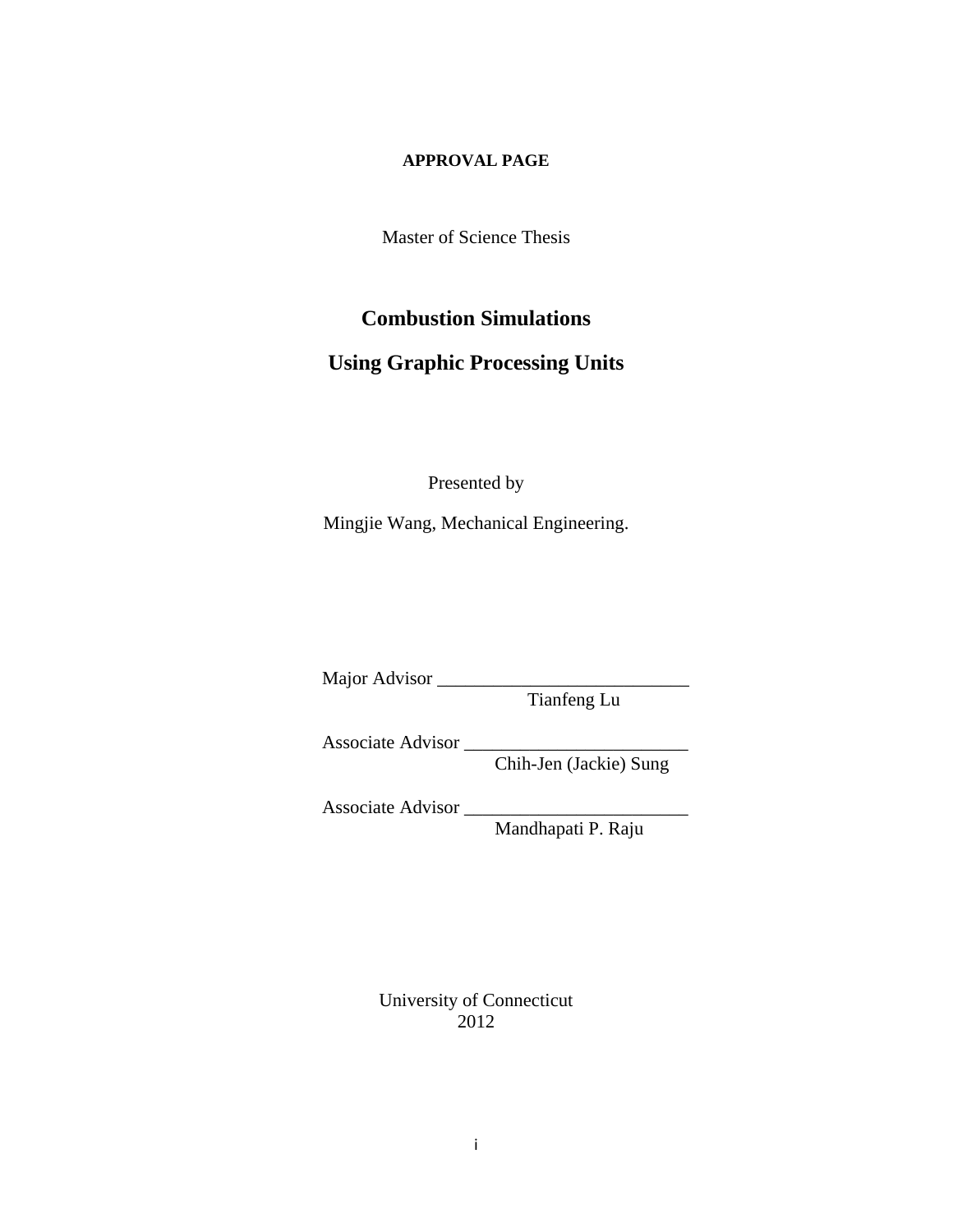### **Acknowledgements**

<span id="page-3-0"></span>I would like to express my appreciation to my advisors: Dr. Tianfeng Lu, Dr. Chih-Jen (Jackie) Sung, and Dr. Mandhapati P. Raju. Thank you for giving me the opportunity to participate in the combustion research projects.

My sincere gratitude goes as well to my colleagues Zhaoyu Luo, Mehrnaz Rouhi-Youssefi and Ruiqin Shan. Thank you for spending time discussing questions with me. It was a pleasure working with you.

Very special thanks go to my wife, also my best friend and partner, Mengyao Zhang, for your unconditional support and love.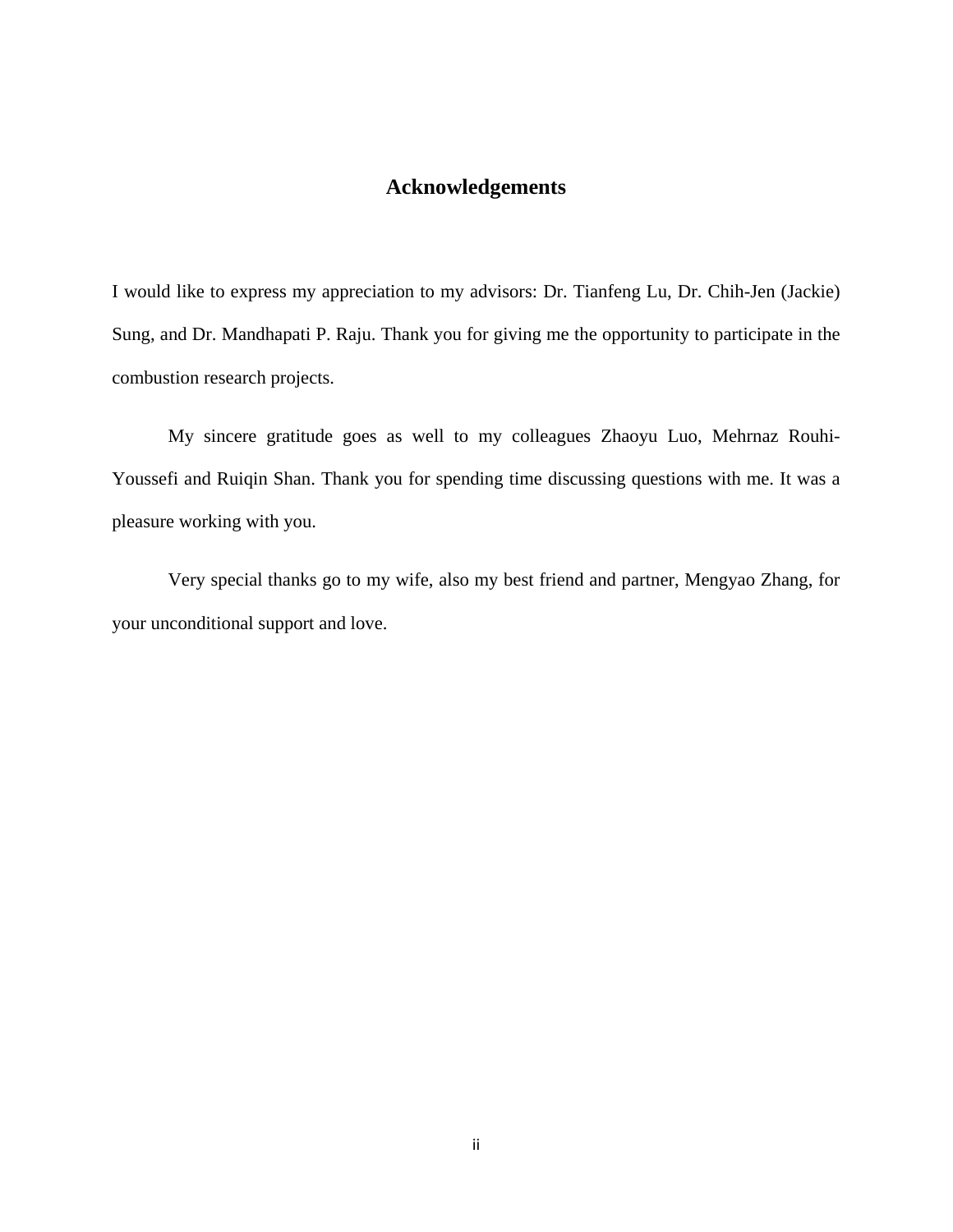## **Contents**

| 1.        |            |  |
|-----------|------------|--|
| 2.        |            |  |
|           | 2.1.       |  |
|           | 2.2.       |  |
|           | 2.3.       |  |
|           | 2.4.       |  |
| <b>3.</b> |            |  |
|           | 3.1.       |  |
|           | 3.2.       |  |
|           | 3.3.       |  |
|           | 3.3.1.     |  |
|           | 3.3.2.     |  |
| 4.        |            |  |
| 5.        |            |  |
|           | References |  |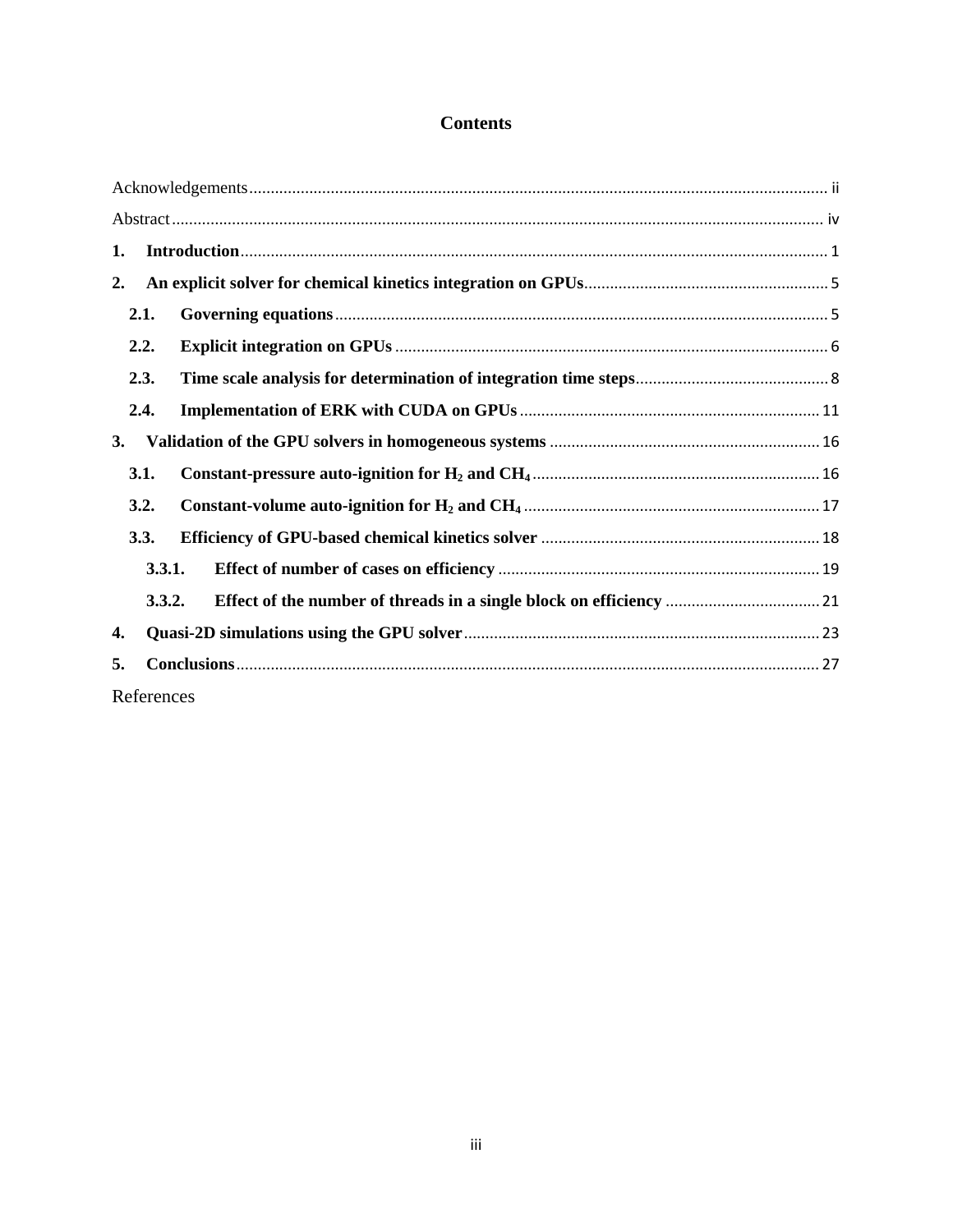#### **Abstract**

<span id="page-5-0"></span>Graphic processing units (GPUs) are powerful graphics engines featuring high levels of parallelism and extreme memory bandwidth, which constitute a powerful computing platform to solve complex problems involving chemically reacting flows. In the present study, computer programs for combustion simulations with detailed chemical kinetic mechanisms were compiled in the Compute Unified Device Architecture (CUDA) language for NVIDIA GPU architecture. Ignition processes were simulated under constant pressure and constant volume conditions using an explicit  $4<sup>th</sup>$  order Runge-Kutta algorithm for time integration. Sufficiently small time steps were identified with time scale analysis to ensure the integration stability. The program was validated with the results from simulations with CPUs using detailed mechanisms of various fuels including  $H_2$ , and CH<sub>4</sub>. It was found that the GPU-accelerated simulations can be approximately 10-20 times faster than those on CPUs for solving identical problems. Furthermore, the newly implemented GPU solver for detailed chemical kinetics was employed for quasi 2-D simulations.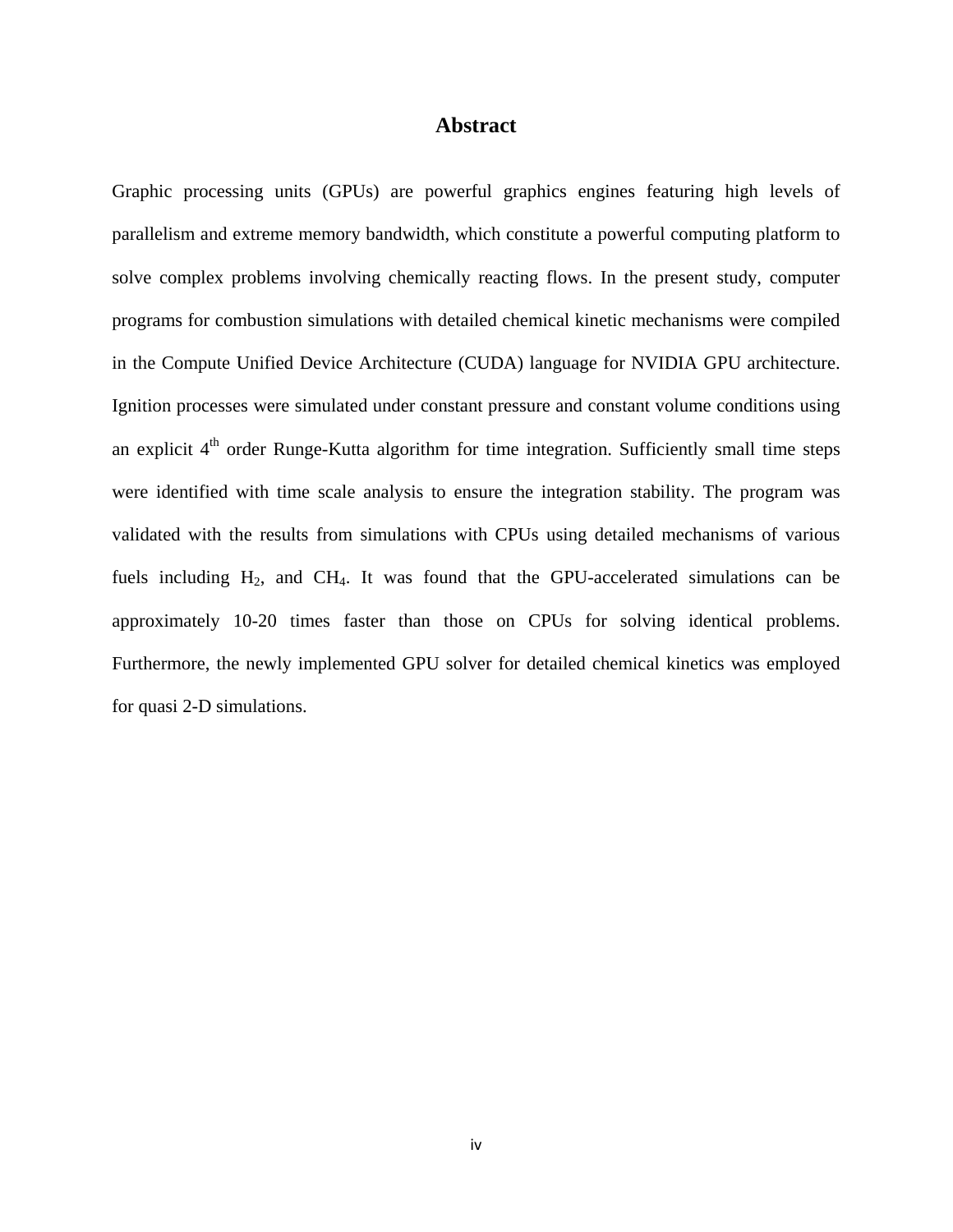#### <span id="page-6-0"></span>**1. Introduction**

Detailed chemical kinetic mechanisms have been developed for a variety of fuels during the last few decades. However, the availability does not mean that these mechanisms are ready to be adopted to numerical simulation. In fact, these detailed mechanisms are getting more and more complex. To demonstrate this, the statistic plot of the major chemical kinetic mechanisms developed in the last two decades for a variety of hydrocarbon fuels is given in Figure 1.1 [1]. From this figure, for instance, GRI1.2 mechanism [2] developed before 2000 for methane oxidation consists of 32 species and 177 elementary chemical reactions, while a detailed mechanism for methyl decanoate in 2008 [3] contains 2877 species and 8555 elementary reactions. Considering that 2-D or 3-D simulations of turbulent flames may require  $10^6$ - $10^9$  spatial grid points, it is difficult to apply the detailed mechanisms of practical fuels in combustion simulations. Furthermore, due to limited access to supercomputers in solving many engineering problems, GPU with high level of parallelism can be a solution to make it possible to accommodate large detailed chemical kinetic mechanisms in combustion simulations.



Figure 1.1 Sizes of selected detailed chemical kinetic mechanisms of typical hydrocarbon fuels (taken from [1])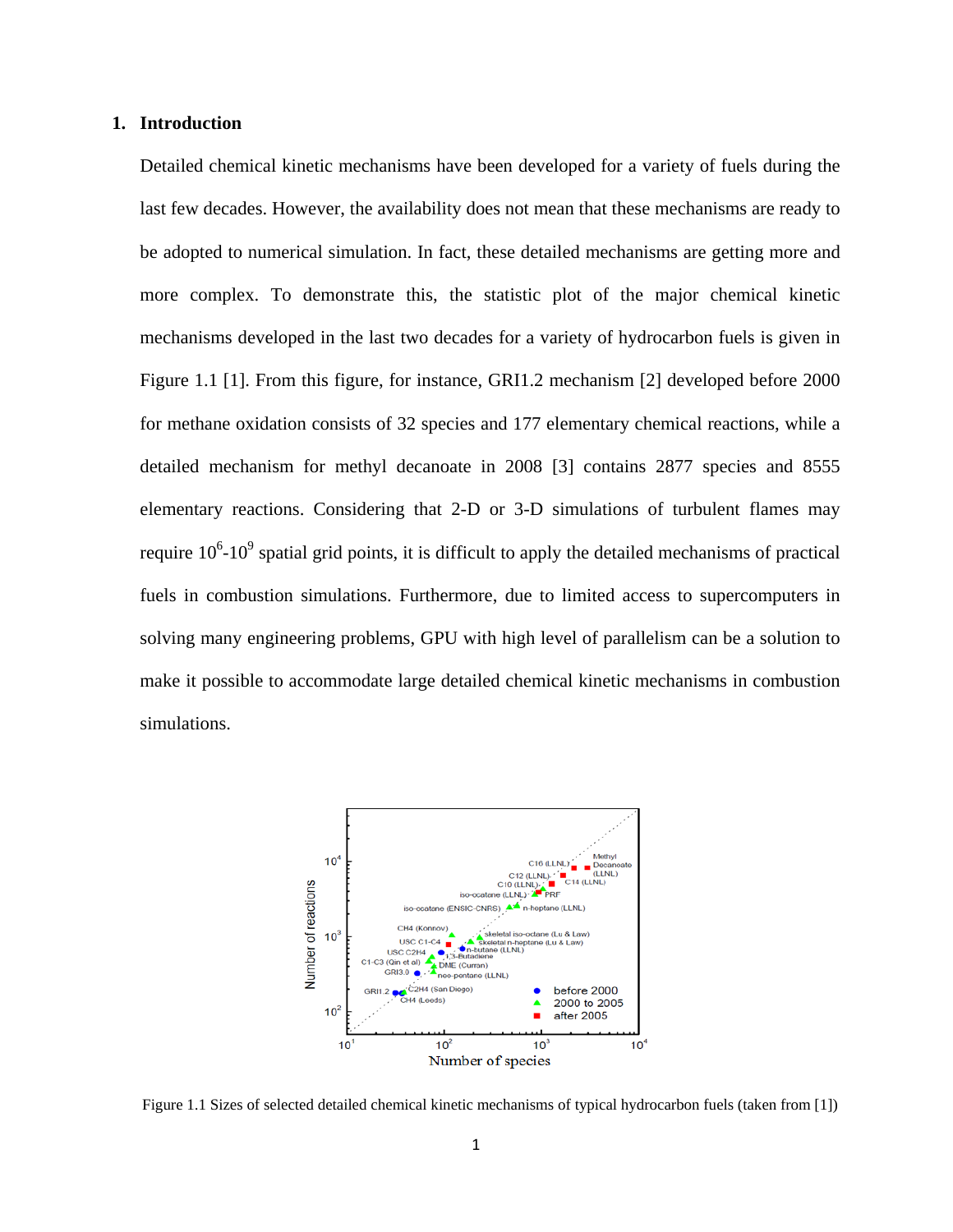High performance computing with GPUs has been studied in multiple disciplines, such as molecular dynamics [5-7], computational biology [8], linear algebra [9-10], weather forecasting [11] and artificial intelligence [12]. In the field of computational fluid dynamics, Foster et. al. (1996) [13] used an explicit integration scheme to solve the Navier-Stokes equations to simulate the turbulence of smoke using computer graphics. Stam (1999) [14] introduced an unconditionally stable Semi-Lagrangian method and solved the issue associated with the small time steps in Foster's method. With the increasing programmability of GPUs, Harris et al. (2002) [15] solved the coupled map lattice problem and simulated cloud dynamics involving partial differential equations. Goodnight et al. (2003) [16] implemented a multi-grid method on GPU, and applied it to the modeling of heat transfer and fluid mechanics. Kruger et al. (2003) [17] computed the basic linear algebra problems, and further computed the 2-D wave equations and the Navier-Stokes equations on GPU. Bloz et al. (2003) [18] utilized the multi-grid method to solve fluid dynamic problems by rearranging the sparse matrix into textures. Hagen (2006) [19] developed an Euler equation solver by using both GPUs and CPUs for simulating two types of flows, namely the shock-bubble interaction and Rayleigh-Taylor instability. Compared to an equivalent CPU code, a performance increase by 10-20 times was reported by Hagen. A code to simulate complex flow in 3-D geometries was developed for GPU by Brandvink and Pullan (2008) [20], who also performed 2-D and 3-D compressible flow simulations on GPU and achieved speedup factors of 29 for 2-D cases and 16 for 3-D cases. Currently, GPUs can be used for flow simulations on highly complex geometries (2008) [21].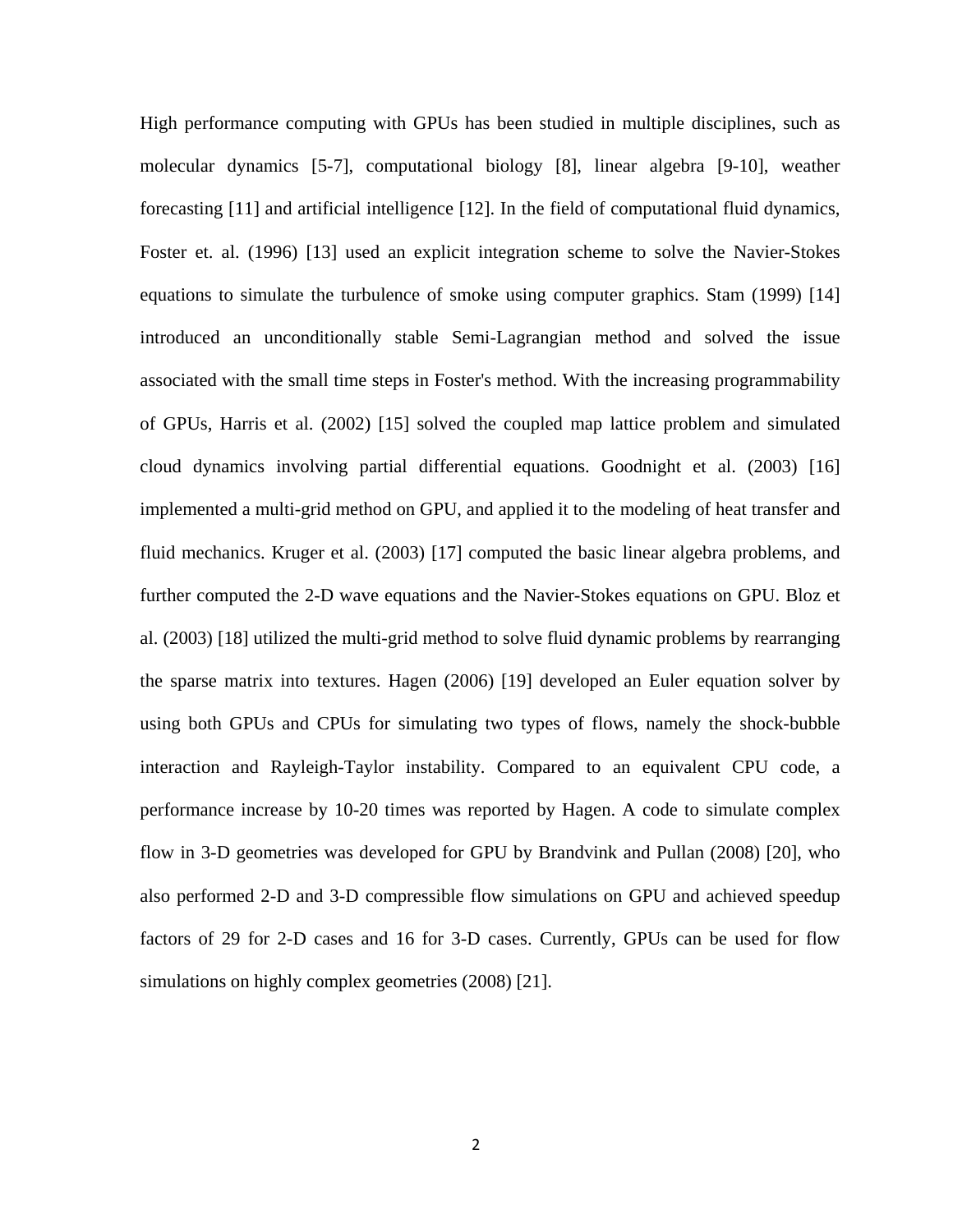However, although the utilization of GPUs as general-purpose computing devices has resulted in many breakthroughs in computational sciences [22], complex reacting flow visualization and simulations with GPUs are only studied in a limited number of cases. Stam [23], proposed a thermodynamic simulation method for flames on computer graphics in 1995. Wang et al. [24] presented a survey on flame simulations in computer animation with a detailed introduction to different methods employed in the GPU field before 2005. In 2006, Storli et al. [25] developed an approach for simulating and visualizing 3-D flames in real time on GPUs. Turbulence and flicking of flames were presented in the paper by using an underlying fluid simulation, modeling the mass and heat transfer aspects of the combustion processes. The operations were implemented completely on the GPU to ensure high frame rates without compromising the visual quality. In 2010, a high-fidelity turbulent reacting flow solver (S3D) was accelerated on GPUs by Spafford, Merdith, Vetter, Chan, Grout, Sankaran in Oak Ridge National Laboratory and Sandia National Laboratory [26]. The calculation of the rates of chemical reactions was identified as a major performance bottleneck by using CPU based profiling tool. A speedup factor of 17 was reported for double precision reaction rates calculation on GPUs compared with that on a single CPU. Later in 2011, Shi et al [27] developed a GPU-enhanced algorithm for reaction rate evaluations. A speedup factor of 20 was achieved when using mechanisms with more than 2000 species, compared with that on a single CPU.

In the present study, a new GPU-based explicit chemical solver was developed to take full advantage of GPUs in accelerating combustion simulations with detailed chemical kinetics. The implementation of a parallel explicit auto-ignition solver on GPUs will be presented in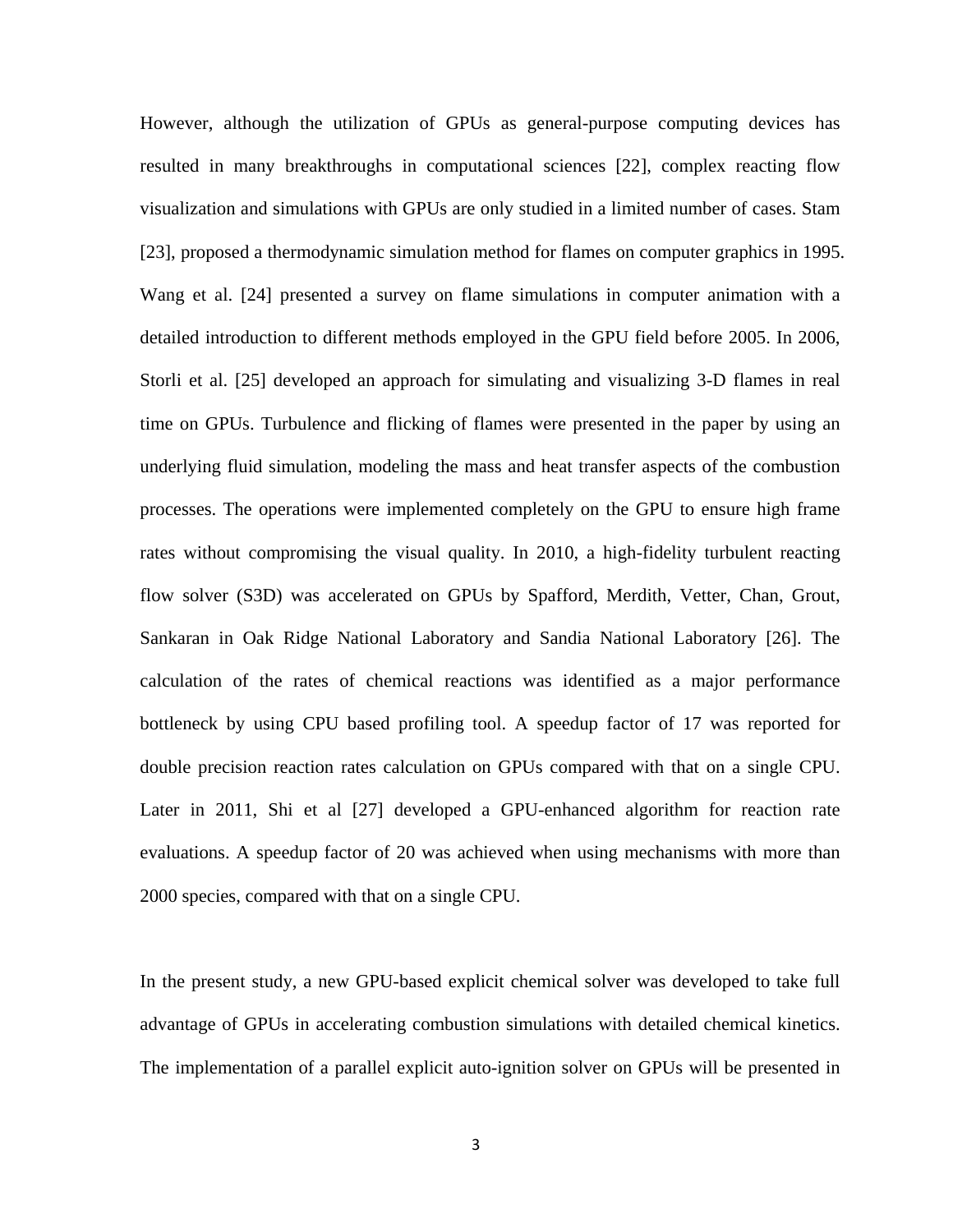Chapter 2. The solver will be validated in Chapter 3, and its application in 2-D combustion simulations with transport processes ignored will be demonstrated in Chapter 4.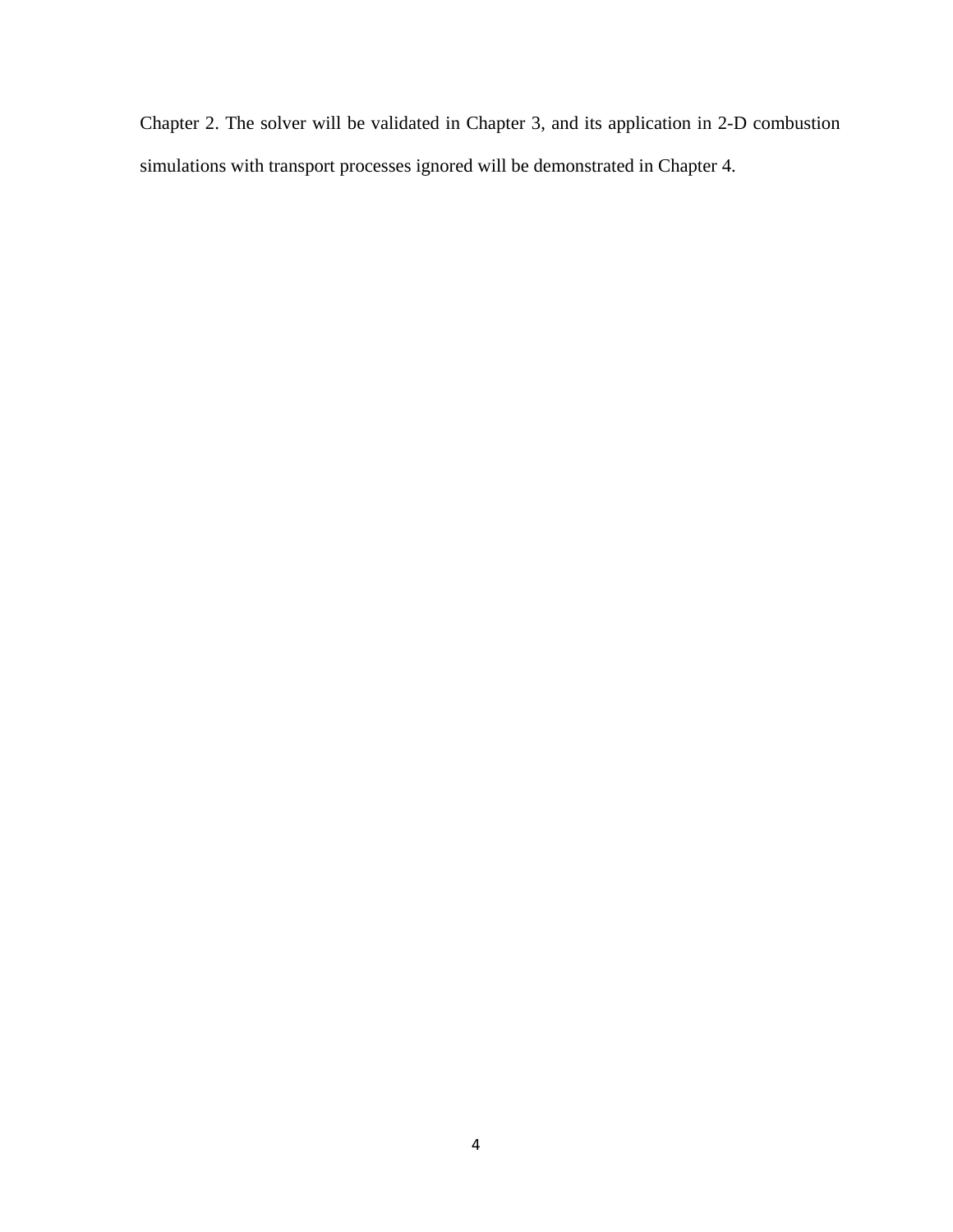#### <span id="page-10-0"></span>**2. An explicit solver for chemical kinetics integration on GPUs**

#### <span id="page-10-1"></span>**2.1. Governing equations**

A closed system is studied in the present work for GPU simulations. The equation for mass conservation in a closed system is:

$$
\frac{dm}{dt} = 0, m = \sum_{i=1}^{K} m_i \tag{1}
$$

where  $m_i$  is the mass of the *i*-th species and *K* is the total number of species in the mixture. Eq. (1) can also be written in the from of species mass fractions:

$$
\rho \frac{dY_i}{dt} = \dot{\omega}_i W_i \tag{2}
$$

where  $Y_i = m_i / m$  is the mass fraction of the *i*-th species, *t* is time,  $\rho$  is the density of the mixture,  $\dot{\omega}_i$  is the production rate of *i*-th species, and  $W_i$  is the molecular weight of the *i*-th species.

The energy equation for a closed adiabatic system can be described as:

$$
de + pdv = 0 \tag{3}
$$

where  $e$  is the specific internal energy,  $v$  is specific volume, and  $p$  is the pressure. If the volume of the system is fixed,  $pdv = 0$ , so that  $de = 0$ . Differentiating the internal energy of the mixture, we have

$$
de = \sum_{i=1}^{K} d(e_i Y_i) = \sum_{i=1}^{K} Y_i de_i + \sum_{i=1}^{K} e_i dY_i
$$
\n(4)

where  $e_i$  is the specific internal energy of the *i*-th species. Substituting  $de_i = c_{v,i} dT$  into (4):

$$
\sum_{i=1}^{K} Y_i c_{v,i} dT + \sum_{i=1}^{K} e_i dY_i = 0
$$
\n(5)

 $c_{v,i}$  is specific heat capacity for constant volume of the *i*-th species. By defining a mean heat capacity under constant volume  $\overline{c_v} = \sum_{i=1}^{K} Y_i c_{v,i}$ , Eq. (5) becomes

$$
\overline{c_v} \frac{dT}{dt} = -\sum_{i=1}^{K} e_i \frac{dY_i}{dt}
$$
\n(6)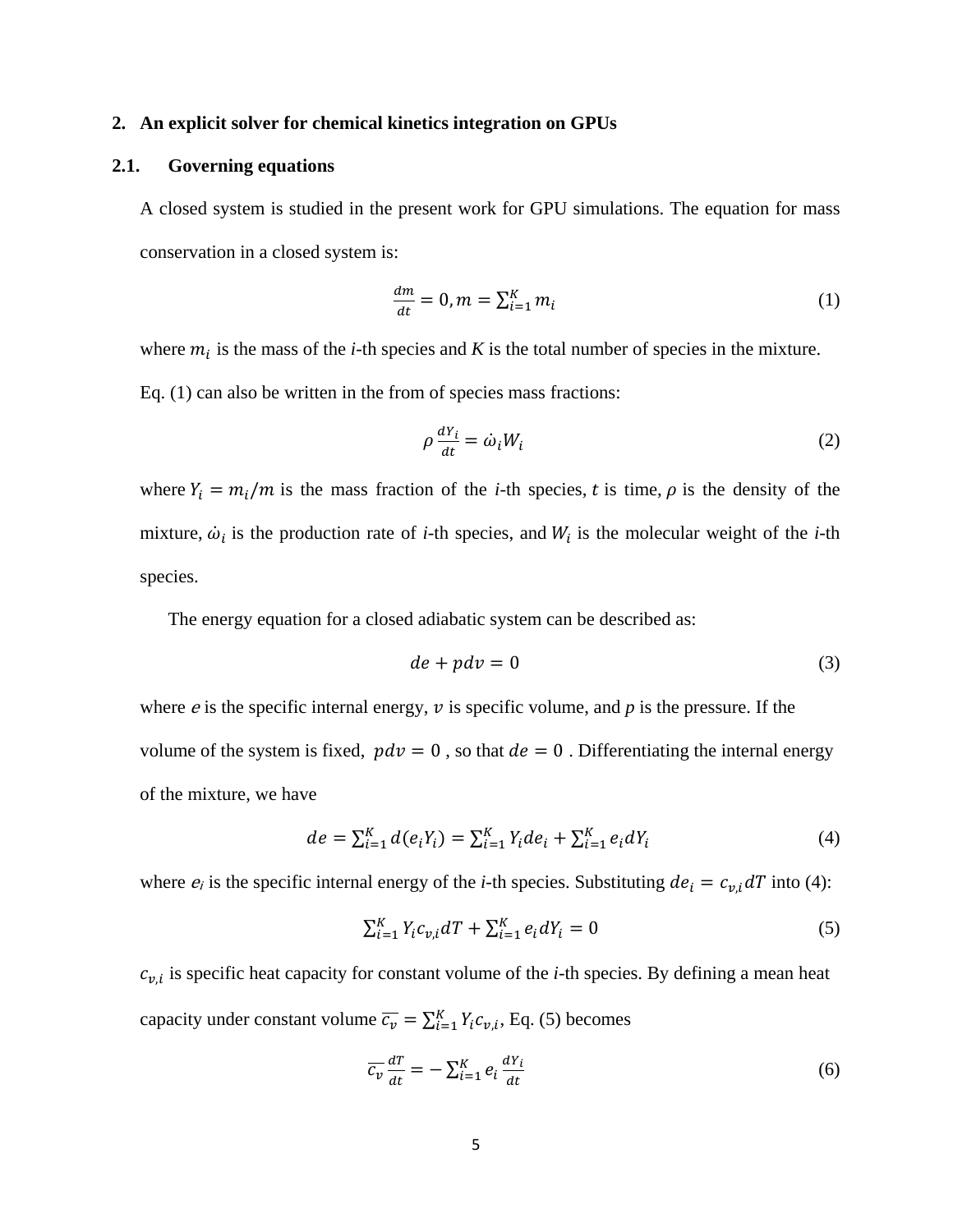Substitution equation (2) to (6) resulted in:

$$
\rho \overline{c_v} \frac{dT}{dt} = -\sum_{i=1}^{K} e_i \dot{\omega}_i W_i \tag{7}
$$

For adiabatic systems under constant pressure, the energy equation is:

$$
dh = d(e + pv) = de + pdv + vdp = 0
$$
\n(8)

$$
\frac{dh}{dt} = d(\sum_{i=1}^{K} h_i Y_i)/dt = \sum_{i=1}^{K} Y_i \frac{dh_i}{dt} + \sum_{i=1}^{K} h_i \frac{dY_i}{dt} = 0
$$
\n(9)

where  $h_i$  is the specific enthalpy of the *i*-th species. Substituting  $dh_i = c_{p,i} dT$  into (9):

$$
\sum_{i=1}^{K} Y_i c_{p,i} \frac{dT}{dt} + \sum_{i=1}^{K} h_i \frac{dY_i}{dt} = 0
$$
 (10)

where  $c_{p,i}$  is heat capacity under constant pressure of the *i*-th species. As before, the energy equation for a constant-pressure system becomes

$$
\rho \overline{c_p} \frac{dT}{dt} = -\sum_{i=1}^{K} h_i \, \dot{\omega}_i W_i \tag{11}
$$

where  $\overline{c_p} = \sum_{i=1}^{K} Y_i c_{p,i}$ .

#### <span id="page-11-0"></span>**2.2. Explicit integration on GPUs**

The time-dependent ordinary differential equations (ODEs) in Eqs. (2) (7) (11) can be solved by explicit or implicit solvers. As an example of implicit solvers, the differential algebraic sensitivity analysis code (DASAC<sup>2</sup>) solves ODEs by the implicit backward Euler method [28] on CPUs. An attempt was made by Shi et al [27] on using GPUs to enhance the performance of implicit solver recently. It was observed that the evaluations of the reaction rates and the matrix operations in ODEs integration induce significant computational time. Hence, the rate of each reaction and the *LU* factorization of the Jacobian were calculated on the GPUs to improve the performance of the implicit solver. It is noted that this approach speed ups the simulation only for mechanisms with more than about 500 species. For smaller mechanisms,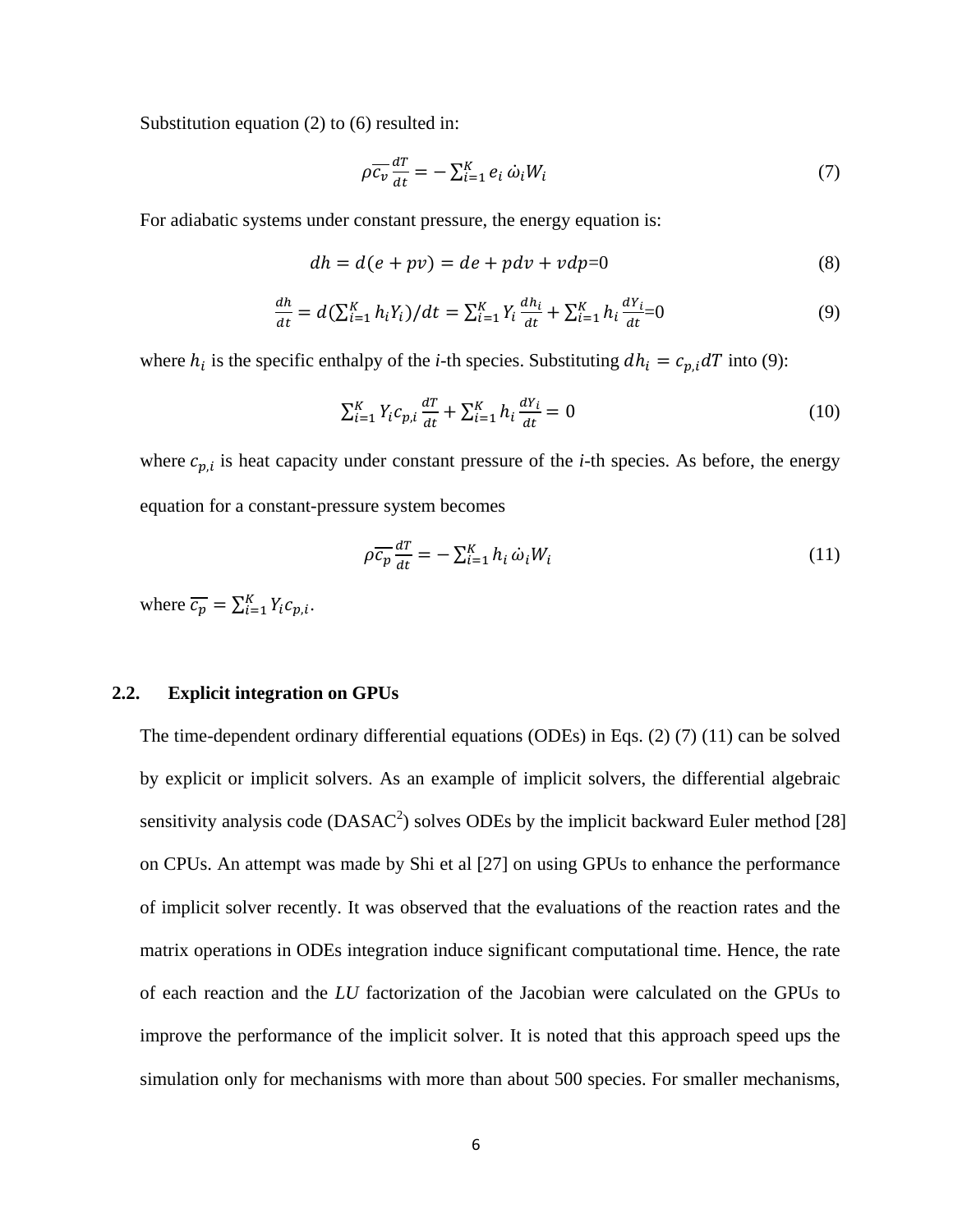CPU computation is more efficient than GPU enhanced computation. . In the present work, a 4th-order explicit Runge-Kutta (ERK) solver is implemented on the GPUs. The explicit solver does not involve evaluation and factorization of the Jacobian matrix, thereby renders it amenable to be implemented on GPUs. The  $4<sup>th</sup>$ -order explicit Runge-Kutta (ERK) method is outlined.

In general, initial value problems can be expressed as

$$
\mathbf{y}' = f(t, \mathbf{y}), \mathbf{y}(t_0) = \mathbf{y}_0 \tag{12}
$$

Then, the ERK method for this problem is given by the following equations [29]

$$
\mathbf{y}_{n+1} = \mathbf{y}_n + h \sum_{i=1}^s b_i \mathbf{k}_i \tag{13}
$$

where  $h$  and  $b_i$  are constant coefficients,  $k_i$  can be shown as:

$$
k_1 = f(t_n, y_n),
$$
  
\n
$$
k_2 = f(t_n + c_2h, y_n + a_{21}hk_1),
$$
  
\n
$$
k_3 = f(t_n + c_3h, y_n + a_{31}hk_1 + a_{32}hk_2), ...
$$
  
\n
$$
k_s = f(t_n + c_sh, y_n + a_{s1}hk_1 + a_{s2}hk_2 + ... + a_{s,s-1}hk_{s-1}).
$$

The coefficients  $(c_s, a_{s,s-1}, b_s)$  above are shown in the following table known as the Butcher tableau [29]:

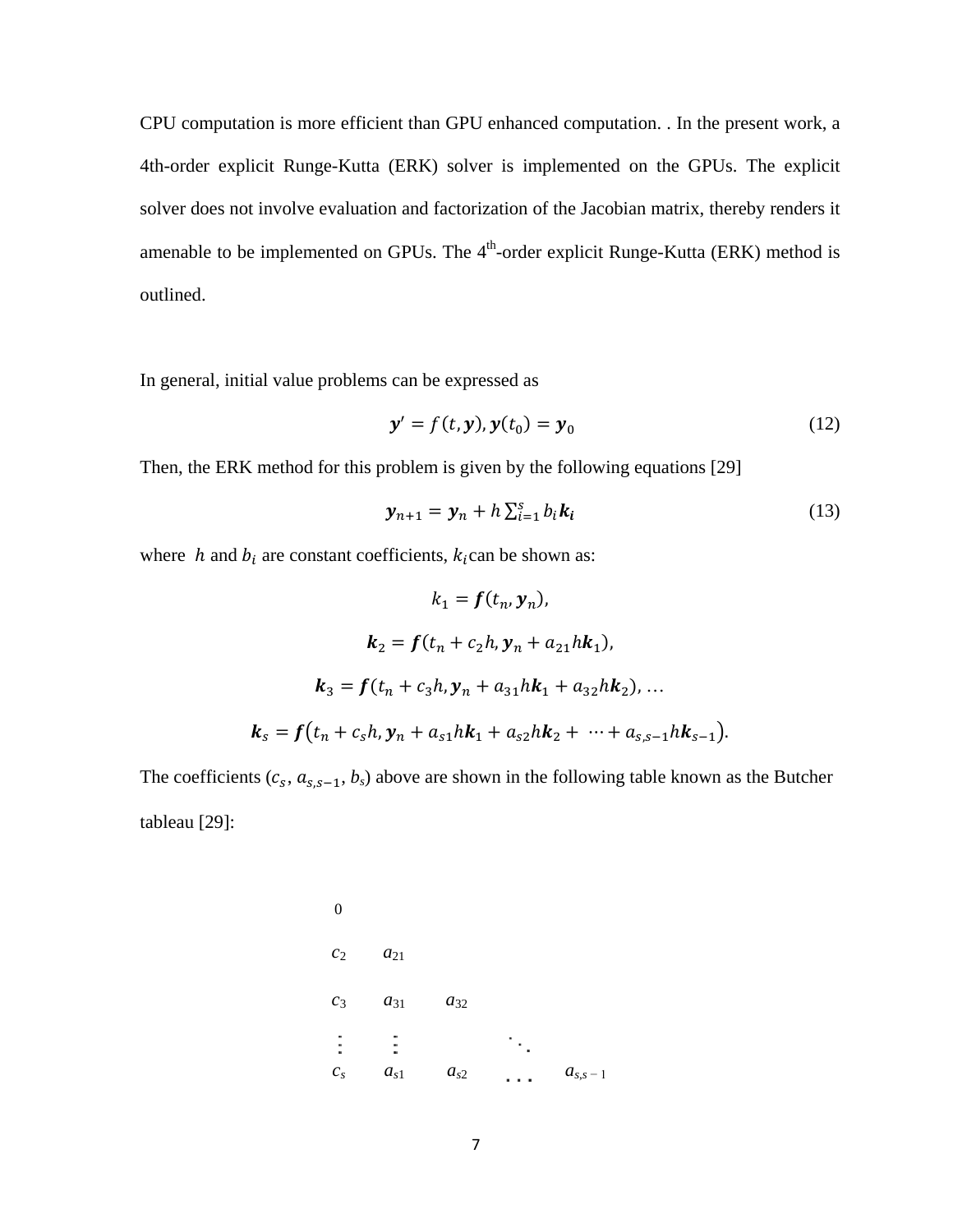$b_1$  *b*<sub>2</sub> *b<sub>s-1</sub> b<sub>s</sub>* 

Specifically, the coefficients of the  $4<sup>th</sup>$  order ERK method are [29]

| $\boldsymbol{0}$ |           |                  |              |             |          |      |
|------------------|-----------|------------------|--------------|-------------|----------|------|
| 1/4              | 1/4       |                  |              |             |          |      |
| 3/8              | 3/32      | 9/32             |              |             |          |      |
| 12/13            | 1932/2197 | $-7200/2197$     | 7296/2197    |             |          |      |
| $\mathbf{1}$     | 439/216   | $-8$             | 3680/513     | $-845/4104$ |          |      |
| 1/2              | $-8/27$   | 2                | $-3544/2565$ | 1859/4104   | $-11/40$ |      |
|                  | 16/135    | $\boldsymbol{0}$ | 6656/12825   | 28561/56430 | $-9/50$  | 2/55 |

#### <span id="page-13-0"></span>**2.3. Time scale analysis for determination of integration time steps**

The explicit integration may be unstable when integration steps are too large because of the chemical stiffness [30], which is caused by large differences between the timescales of different species [31]. As such, sufficiently small integration steps needed to be identified for integrating the detailed chemical kinetics. Note that the integration time step is determined prior to the GPU simulations using timescale analysis as described in the following.

For a typical reacting flow, the ODEs in the Lagrangian coordinate can be expressed as:

$$
\frac{dy}{dt} = g(y) \tag{14}
$$

where *y* is the vector of dependent variables, including, for example, species concentrations and temperature.  $g(y)$  includes the chemical source term as well as all the non-chemical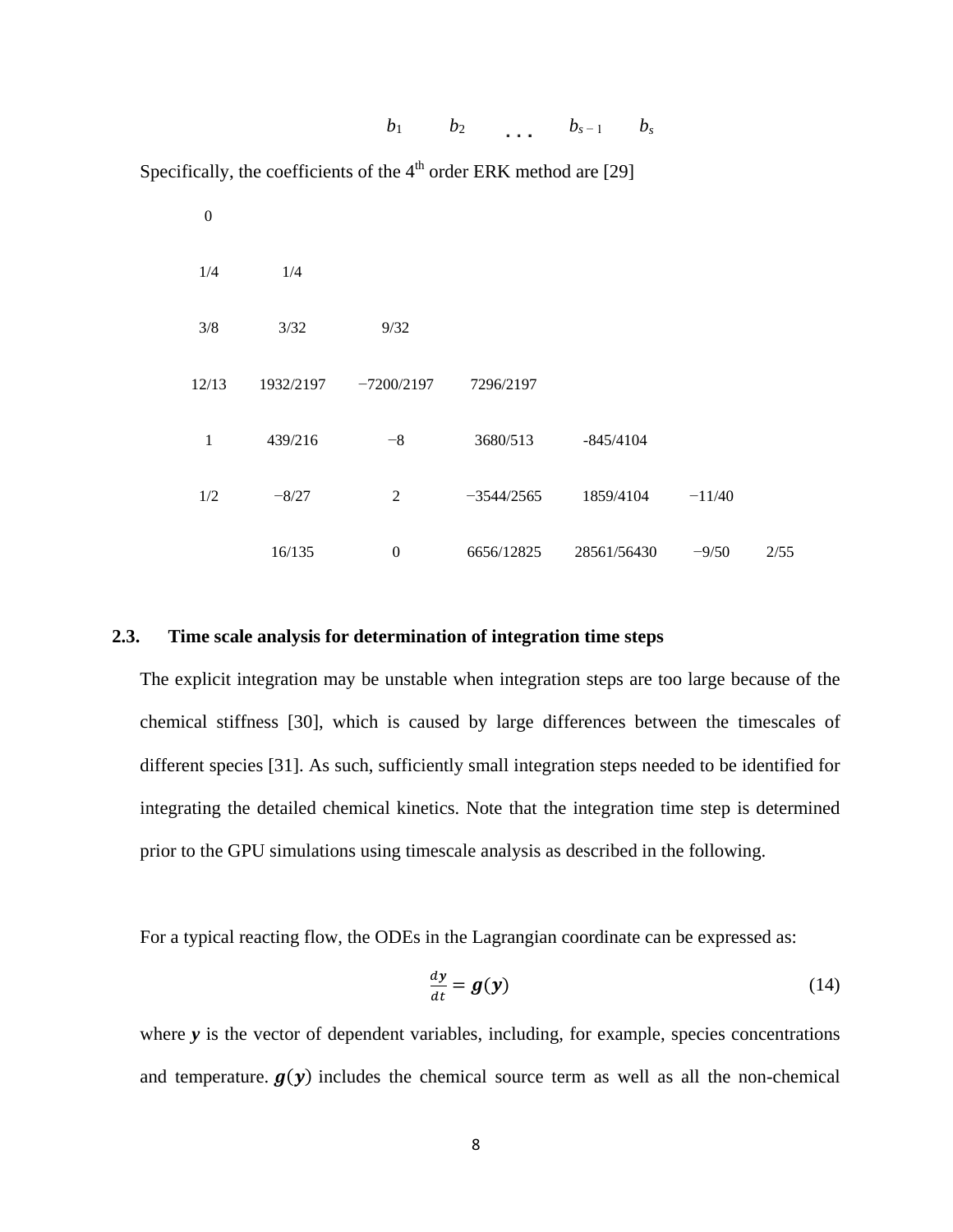source terms. For the homogeneous auto-ignition process,  $g(y)$  only contains the chemical source term. As a similar procedure to that in Computational Singular Perturbation (CSP) [32-33], by using chain rule, eq(14) can be expressed in the form involving the Jacobian:

$$
\frac{dg}{dt} = \mathbf{J} \cdot \mathbf{g}(\mathbf{y}) , \mathbf{J} = \frac{dg}{dy}
$$
 (15)

Solving the eigenvalues and eigenvectors of the Jacobian,  $J$  can be diagonalized as:

$$
df/dt = \Lambda \cdot f, f = B \cdot g \tag{16}
$$

where **B** is the eigenvectors. Assuming that **B** and the eigenvalues of Jacobian  $\lambda_1, \lambda_2, \dots, \lambda_k$ are time independent. The chemical term  $q$  can then be represented as

$$
\frac{df_1}{dt} = \lambda_1 f_1
$$
  

$$
\frac{df_2}{dt} = \lambda_2 f_2
$$
 (17)  

$$
\vdots
$$

$$
\frac{df_k}{dt} = \lambda_k f_k
$$

The solution of Eq.  $(17)$  is:

$$
f_1 = c_1 e^{\lambda_1 t}
$$
  
\n
$$
f_2 = c_2 e^{\lambda_2 t}
$$
  
\n
$$
\vdots
$$
  
\n
$$
f_k = c_k e^{\lambda_k t}
$$
  
\n(18)

where c is a constant vector determined by the initial condition. If  $\lambda_{max}$  is eigenvalue with the largest absolute value of the real part, the minimum time scale of chemical reactions can be estimated as

$$
\tau_{min} = O(1/|\lambda_{max}|) \tag{19}
$$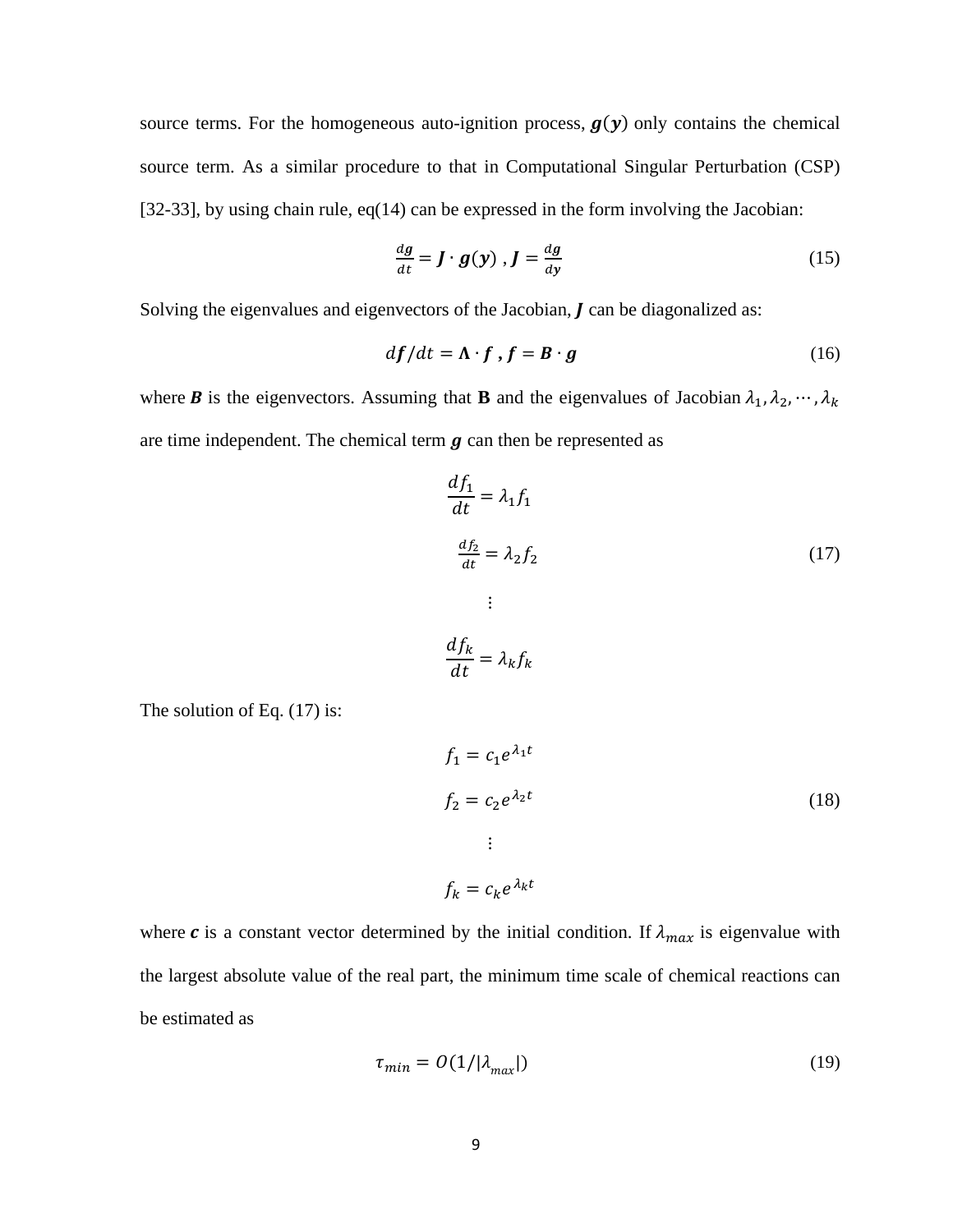Thus the integration time step can be roughly determined for the explicit integration.

Figure 2.1 shows the minimum time scales of  $H_2$ ,  $CH_4$  and dimethyl ether (DME) mechanisms [3, 34-35] for constant pressure auto-ignition. It is seen that cases with higher initial pressure or temperature tend to have smaller time scales.



Figure 2.1 The shortest time scales in detailed mechanisms for  $H_2$ ,  $CH_4$  and DME, respectively, for autoignition under constant pressure.

Figure 2.2 shows the shortest time scales of  $H_2$ ,  $CH_4$  and DME for constant-volume autoignition. It was observed again that the time scales decrease with increasing pressure.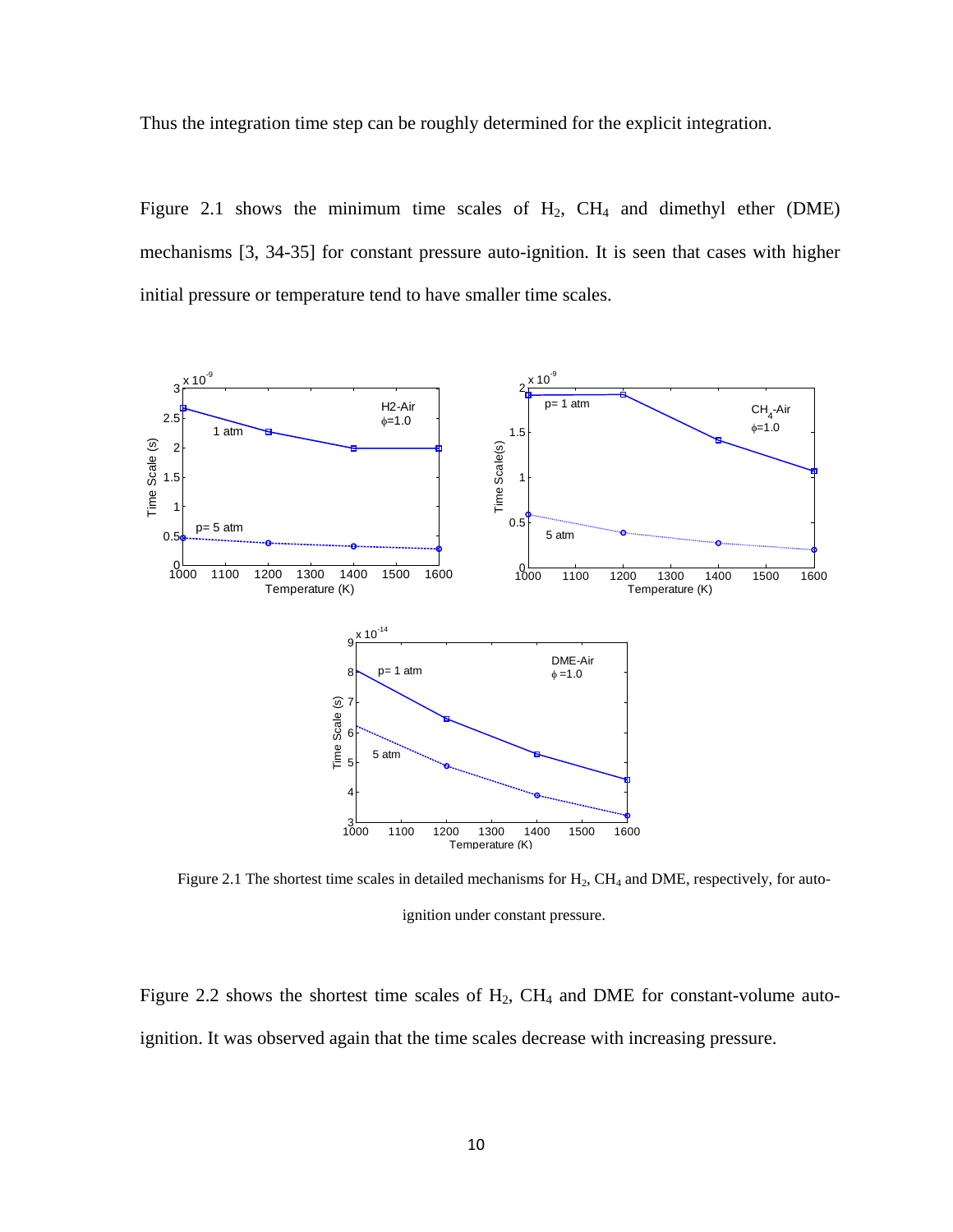

Figure 2.2 The shortest time scales in detailed mechanisms for  $H_2$ ,  $CH_4$  and DME, respectively, for autoignition in constant volume.

The information in Figs. 2.1 and 2.2 will then be utilized in the following to determine appropriate integration time steps for explicit integration of detailed chemical kinetics. For example, when simulating the CH<sub>4</sub>-air auto-ignition with initial temperature of  $1000K$  and a constant pressure of 1 atmosphere, a time step of 1.0e-9s can be employed to achieve stable explicit integration using the ERK scheme.

#### <span id="page-16-0"></span>**2.4. Implementation of ERK with CUDA on GPUs**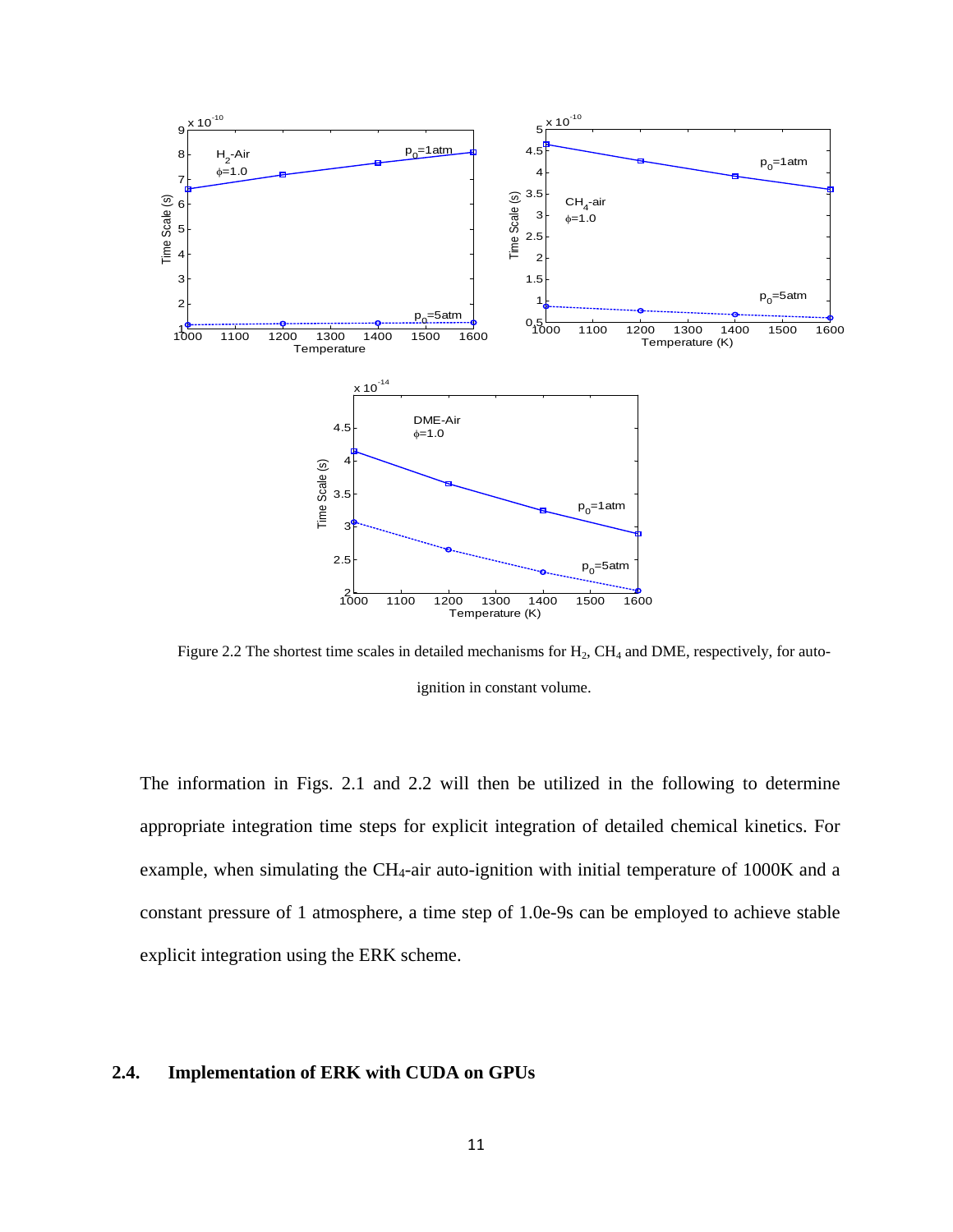In the current study a Tesla S1070 GPU, introduced by NVIDIA in 2008, was used for GPU simulations. Based on the product manual [36], an S1070 GPU unit consists of four hierarchical arrays of T10 processors with 4GB of associated global off-chip high speed DRAM. Each array of processors consists of 30 streaming multiprocessors (SMs). As shown in Fig. 2.3 [36], each SM contains eight cores called streaming processors (SPs), for a total of 240 cores in one T10 processor. Threads are grouped into batches of 32, called warps, which execute in lockstep SIMD fashion by running across the 8 cores of a SM at the same time. As such, a single instruction can be run across 32 threads in 4 clock cycles on one SM. All the SMs can access the global off-chip DRAM to load and store the same instructions. Data is transferred between the CPU and the GPU by crossing the PCIE bus, which typically has a lower bandwidth than either the CPU-to host memory or GPU-to-device memory interfaces, as shown in Figure 2.3.



Figure 2.3 Schematic view of a GPU streaming multiprocessor with 8 scalar processor cores (Image from [36]).

The first version of GPU programming language CUDA was released by NVIDIA in 2006. After several updates, CUDA has become a general-purpose parallel computing architecture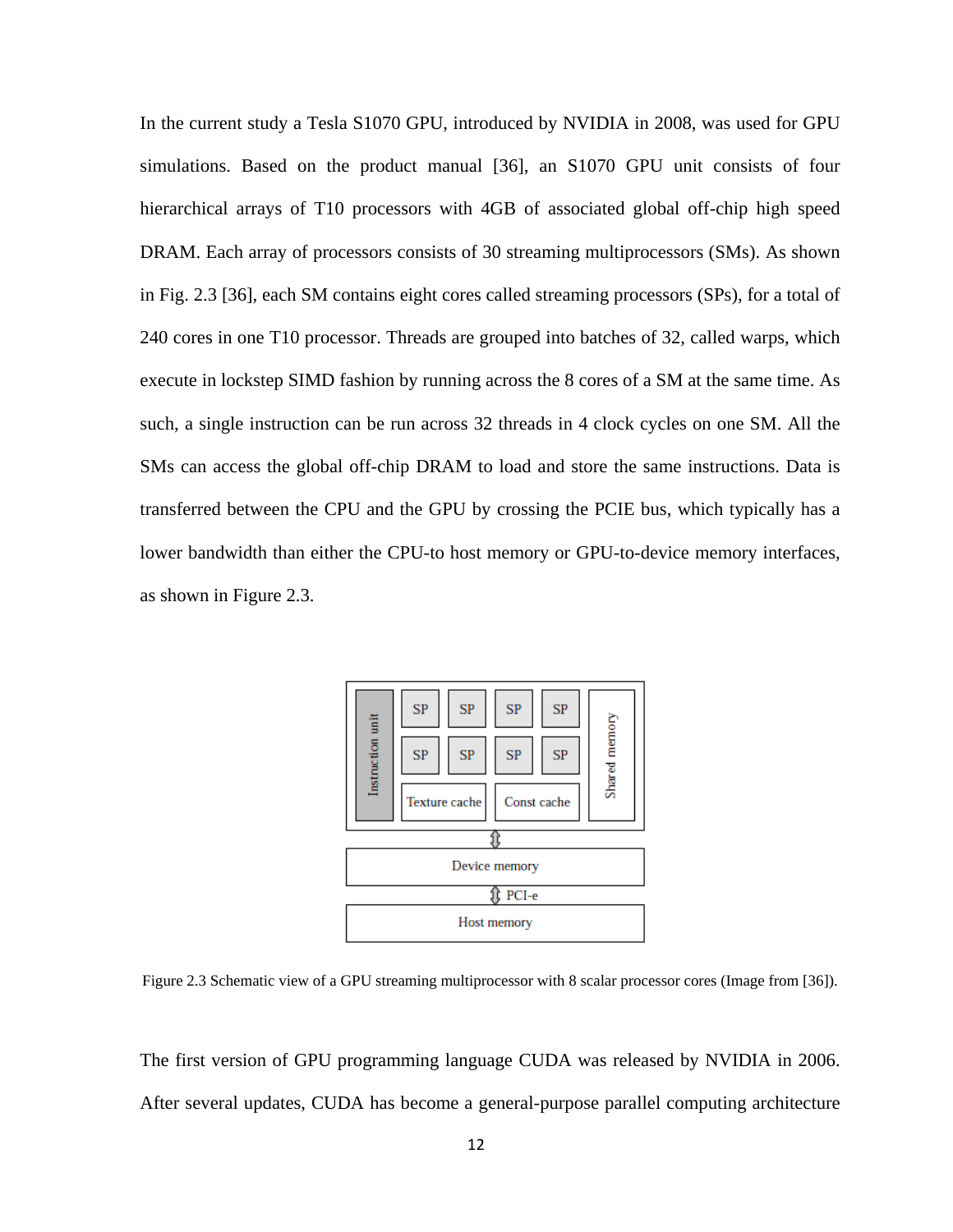that is compatible with several standard programming languages, as listed in Figure 2.4 [37], with new parallel programming model and instruction set, it leverages the parallel compute engine in GPUs to solve many complex computational problems in a more efficient way than that with CPUs.

| <b>GPU</b> Computing Applications                        |  |        |                |  |  |
|----------------------------------------------------------|--|--------|----------------|--|--|
|                                                          |  | OpenGL | <b>FORTRAN</b> |  |  |
| NVIDIA GPU with the CUDA Parallel Computing Architecture |  |        |                |  |  |

Figure 2.4 CUDA application programming interfaces (Taken from [37])





Figure 2.6 Flow chart for CPU-based auto-ignition with explicit integration.

Figures 2.5 and 2.6 show the flow charts for auto-ignition simulations using the  $4<sup>th</sup>$  order ERK integration method on GPUs and CPUs, respectively. For the conventional computing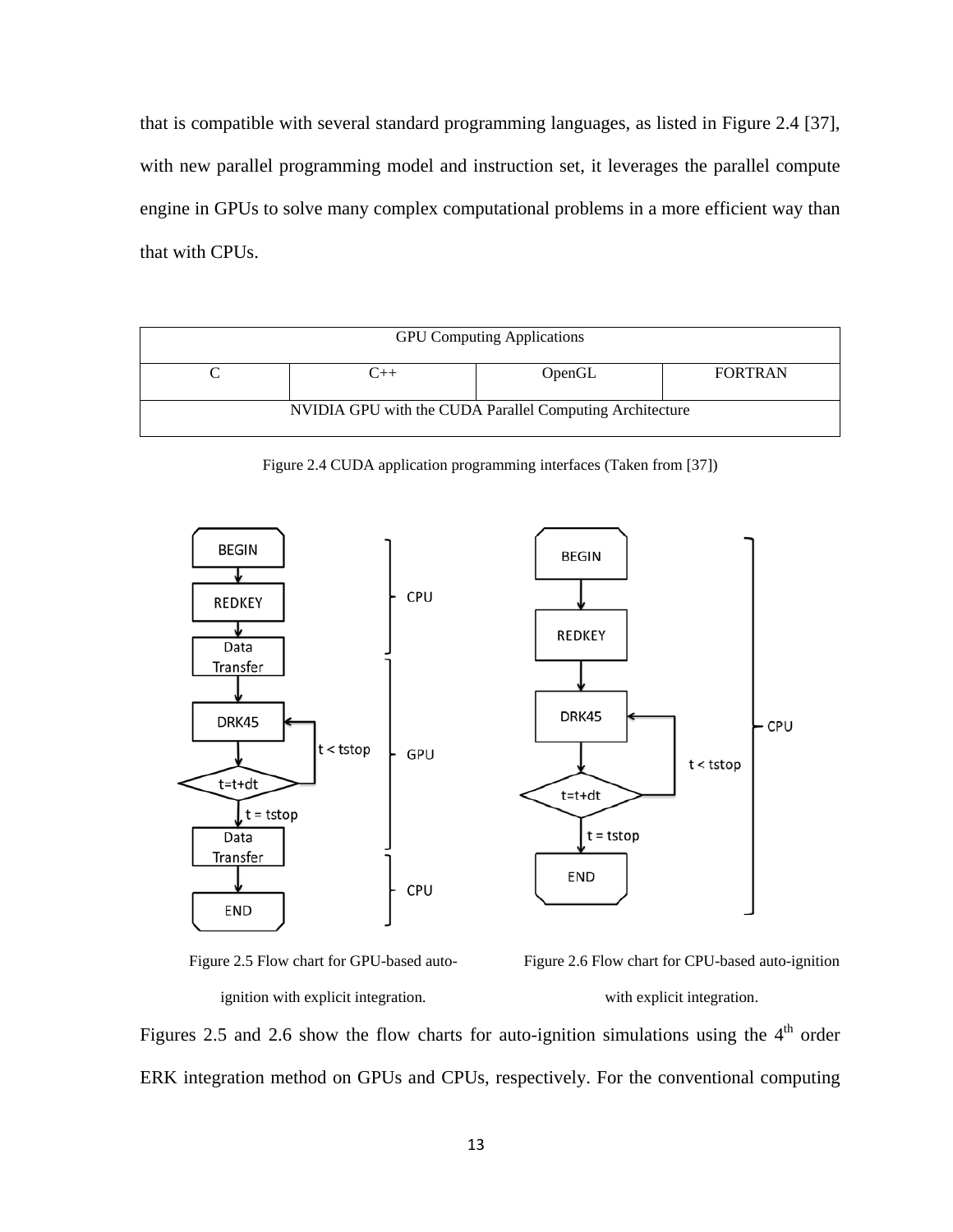shown in Fig. 2.6, CPU is the only device involved. In Fig. 2.5, compared with CPU computing, GPU can be employed to speed up the integration once the initialization of the problem is completed on CPU. For example, in the auto-ignition simulation, the temperature, pressure, species mole fractions, integration time step and overall integration time are initialized on the CPU's memory. These values are then passed to GPU's memory via the PCI bus. The species composition, temperature and pressure are then calculated at each time step on the GPU until the integration is complete. Finally, the results are sent back to CPU's memory. During this process, most of the calculation operations are performed on GPU.

In the present work, the CUDA kernels for chemical reaction rates evaluation on GPU was automatically generated by a Matlab script, considering that a typical rate in detailed chemistry can be expressed in the Arrhenius form [38]:

$$
\dot{\omega}_i = k_{fi} \prod_{j=1}^n (M_j)^{v_j} - k_{ri} \prod_{j=1}^n (M_j)^{v_j}, \qquad (20)
$$

$$
k_{fi} = AT^{n} \exp(-E/RT) \tag{21}
$$

$$
k_{ri} = \frac{k_{fi}}{k_{ci}} \tag{22}
$$

where  $\dot{\omega}_i$  is net reaction rate,  $M_j$  is mole concentration of the *j*th chemical species,  $v_j^{\prime}$  is the stoichiometric coefficient of the *j*-th reactants,  $k_{fi}$  and  $k_{ri}$  are the forward and backward temperature-dependent rates, respectively*, A* is the kinetic pre-exponential factor that takes into account the collision frequency and the steric factor other than the species concentrations,  $E$  is activation energy,  $R$  is gas constant,  $T$  is temperature,  $K_{ci}$  is the equilibrium constant that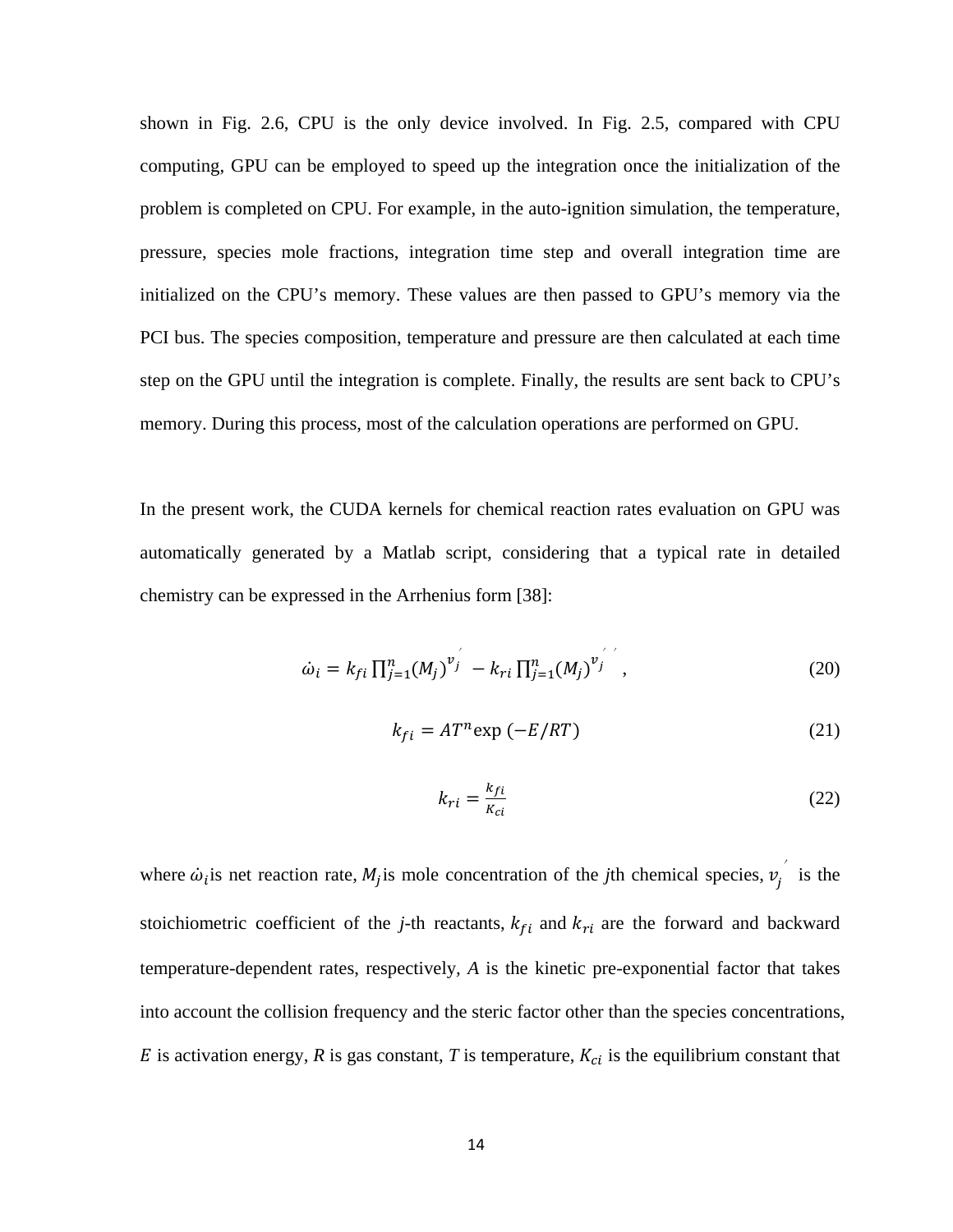is a function of temperature. Furthermore, reaction involving third bodies and fall-off phenomena can be handled in a similar way.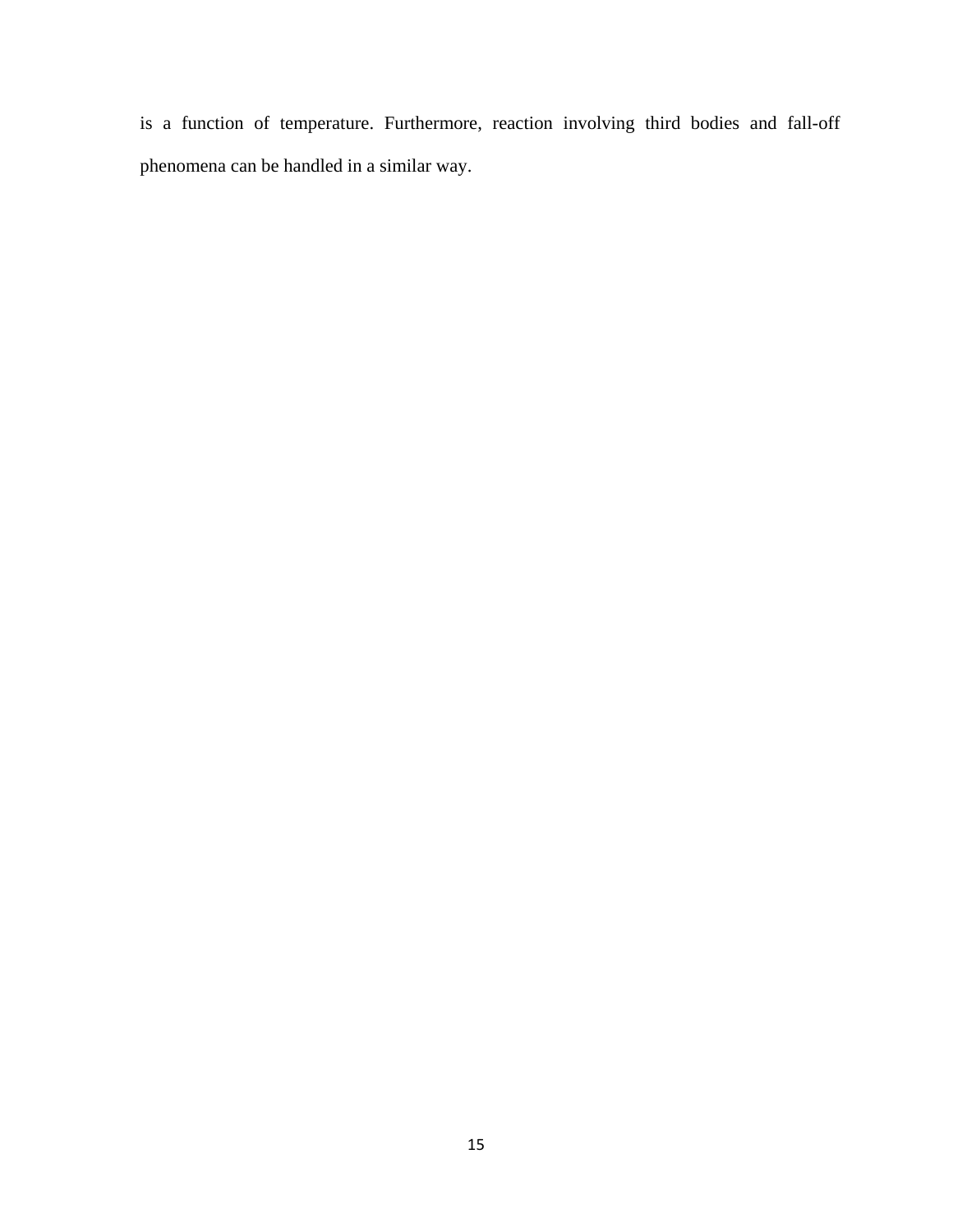#### <span id="page-21-0"></span>**3. Validation of the GPU solvers in homogeneous systems**

The parallel GPU solvers are first validated with SENKIN [39], an application in the CHEMKIN software package, for constant pressure and constant volume auto-ignition, respectively. SENKIN uses  $DASAC^2$  [28] to solve the ODEs in Eqs. (2), (7), and (11). To further compare the efficiency of the GPU solvers, the ERK method was implemented for both CPU and GPU, and the comparison in the following is based on wall-clock time.

#### <span id="page-21-1"></span>**3.1. Constant-pressure auto-ignition** for  $H_2$  **and**  $CH_4$

First, the GPU solver is validated by simulating constant pressure auto-ignition with a detailed hydrogen mechanism [34].



Figure 3.1 Temperature and mass fraction of major species as functions of time in a constant–pressure autoignition for stoichiometric  $H_2$ -air at atmospheric pressure and initial temperature of 1600K, calculated with SENKIN (symbols) and the explicit GPU solver (lines), respectively.

Figure 3.1 shows temperature and mass fractions for OH, O, H and  $H_2O$  in constant-pressure auto-ignition of stoichiometric H<sub>2</sub>-air at atmospheric pressure with initial temperature of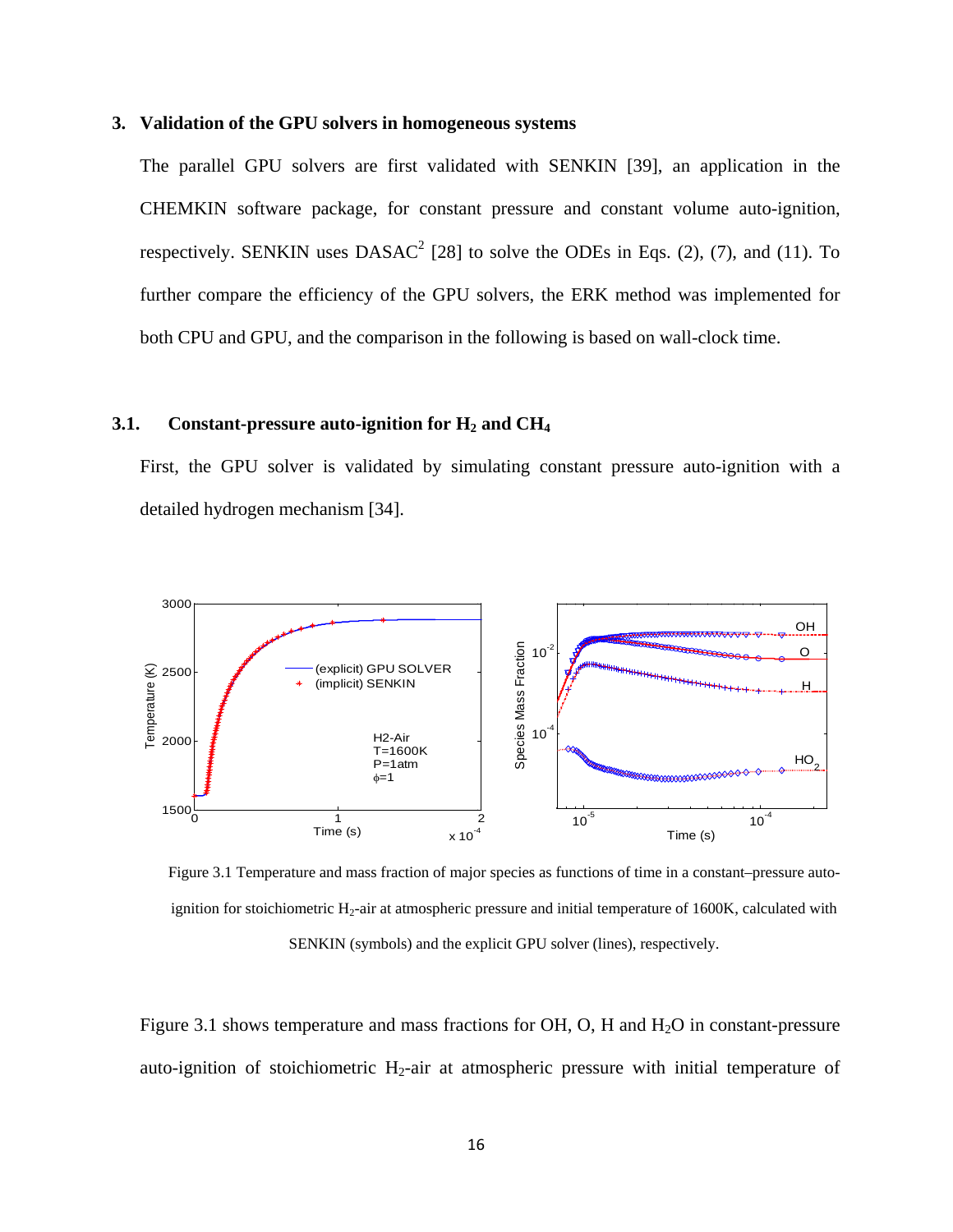1600K, calculated using SENKIN and the GPU solver, respectively. A time step of 1.0e-9s was assumed for the explicit GPU solver. For comparison, SENKIN employs adaptive time steps. It is seen that the GPU solver gives identical result as that from SENKIN. The GPU solver is then validated for a CH4 mechanisms [3]. Figure 3.2 shows the results obtained with the GPU solver and SENKIN, respectively. The integration time step for the explicit GPU solver is 5.0e-11s. The results from the GPU solver are again identical to that from SENKIN.



Figure 3.2 Temperature and mass fractions of major species as functions of time for constant-pressure CH4 air auto-ignition, calculated with SENKIN (symbols) and the explicit GPU solver (lines), respectively.

#### <span id="page-22-0"></span>**3.2. Constant-volume auto-ignition for**  $H_2$  **and**  $CH_4$

The GPU solver is then validated for constant-volume auto-ignition. Figure 3.3 shows the temperature and species mass fraction for constant-volume auto-ignition of stoichiometric H2-air with initial temperature of 1600K at 5 atm. A time step of 1.0e-10s was chosen for the explicit GPU solver. Figure 3.4 compares the GPU solver with SENKIN for stoichiometric  $CH<sub>4</sub>$ -air at 10 atm with initial temperature of 1800K. The time step is 5.0e-11s for the explicit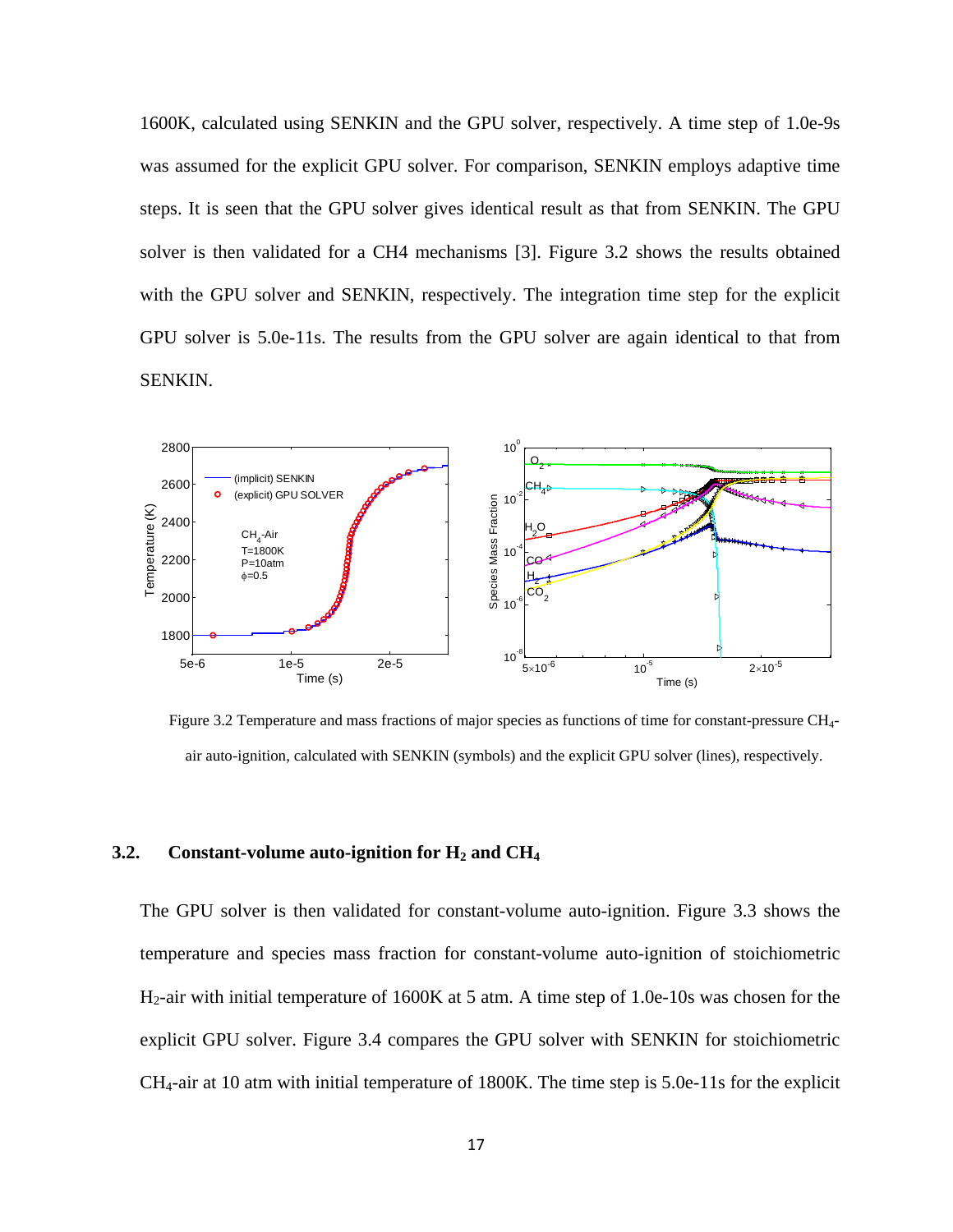integration. Identical results were obtained with the GPU compared with those from SENKIN.



Figure 3.3 Temperature and mass fractions of selected species in a constant–volume auto-ignition for stoichiometric H<sub>2</sub>-air at 5atm and initial temperature of 1600K, calculated with SENKIN (symbols) and the explicit GPU solver (lines), respectively.



Fig. 3.4 Temperature and mass fractions of selected species concentrations in a constant–volume autoignition for stoichiometric CH<sub>4</sub>-air at 10 atm with initial temperature of 1800K, calculated with SENKIN (symbols) and the explicit GPU solver (lines), respectively.

#### <span id="page-23-0"></span>**3.3. Efficiency of GPU-based chemical kinetics solver**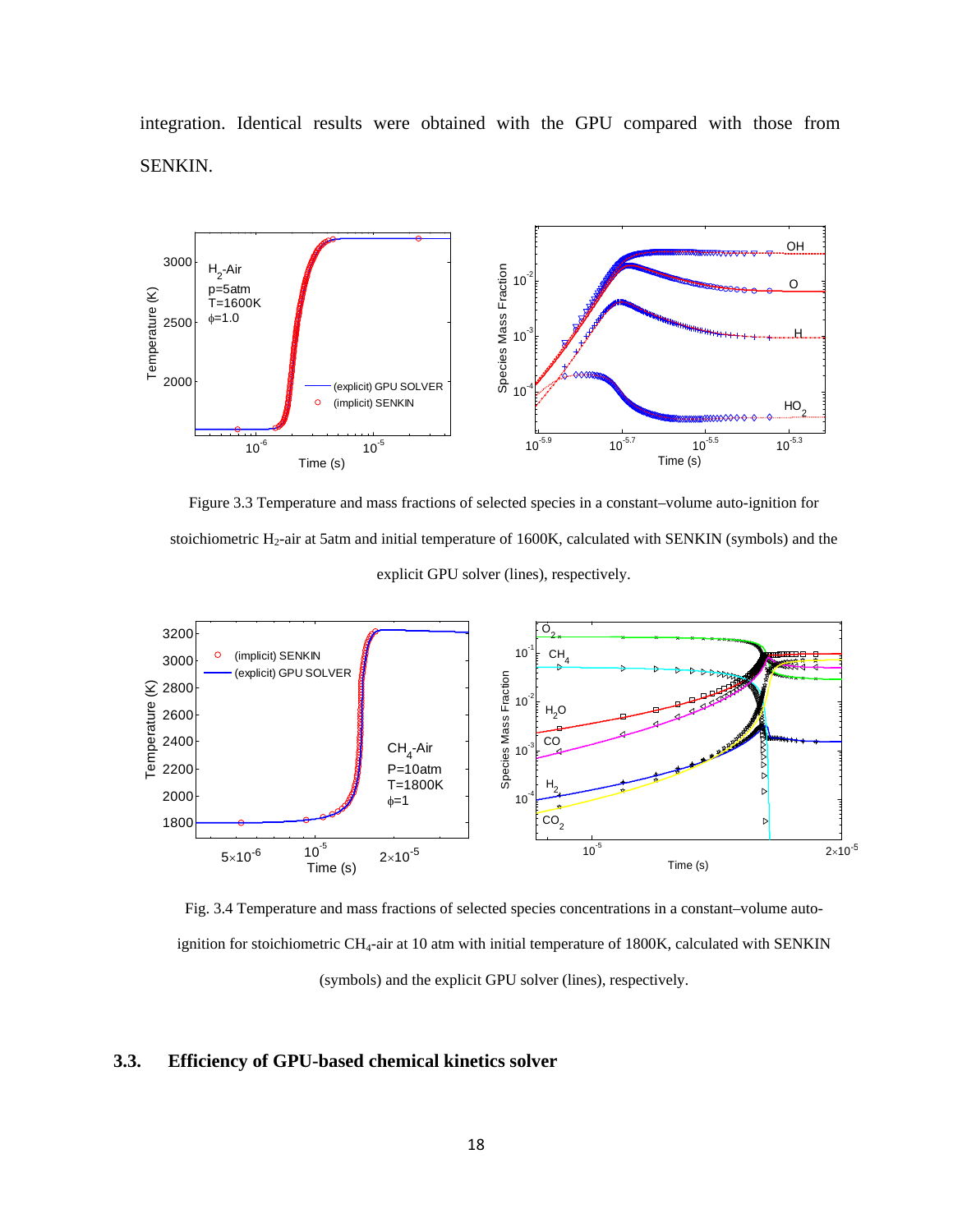Computational efficiency is of primary concern in combustion simulations, and parallel computing on many core processors has been widely adopted to accelerate numerical simulation. In an ideal case, linear speedup can be achieved using parallel computing. That is, compared with a single-core processor, a program running on n cores simultaneously can reduce the wall-clock time by a factor of n. In practical simulations, speedup achieved using parallel computing is typically not linear, limited by various factors, such as hardware configuration, parallelization scheme, inter-process communication overhead. GPU computing is subjected to additional bottlenecks, such that its efficiency may be severely compromised if a program was not appropriately implemented. In the following, the efficiency of the present GPU solver for will be measured through numerical experiments using a Tesla T10 processor and an Intel Core Duo E8500 processor. The specifications of the two hardware platforms are listed in Table 3.1. The efficiency comparison is based on auto-ignition of hydrogen [34]. The 4th order ERK algorithm was implemented for both GPUs (shown in Figure 2.1) and CPU (shown Figure2.2).

|                   | <b>Tesla T10 processor</b> | Intel Core(TM)2 Duo E8500 |
|-------------------|----------------------------|---------------------------|
| Number of cores   | $30*8$                     |                           |
| Number of threads | 240                        |                           |
| Clock rate        | 1.44GHz                    | 3.16GHz                   |

Table 3.1 Hardware specifications

#### <span id="page-24-0"></span>**3.3.1. Effect of number of cases on efficiency**

In order to study how the overall work load affects the performance of parallel computing, a set of constant-volume auto-ignition cases with the number of tasks ranging from 16 to 1.0e+6 were dispatched to the CPU and GPU solvers, respectively. The numerical integration time is 5.0e-6s with a fixed time step of 5.0e-10s. These auto-ignition cases have different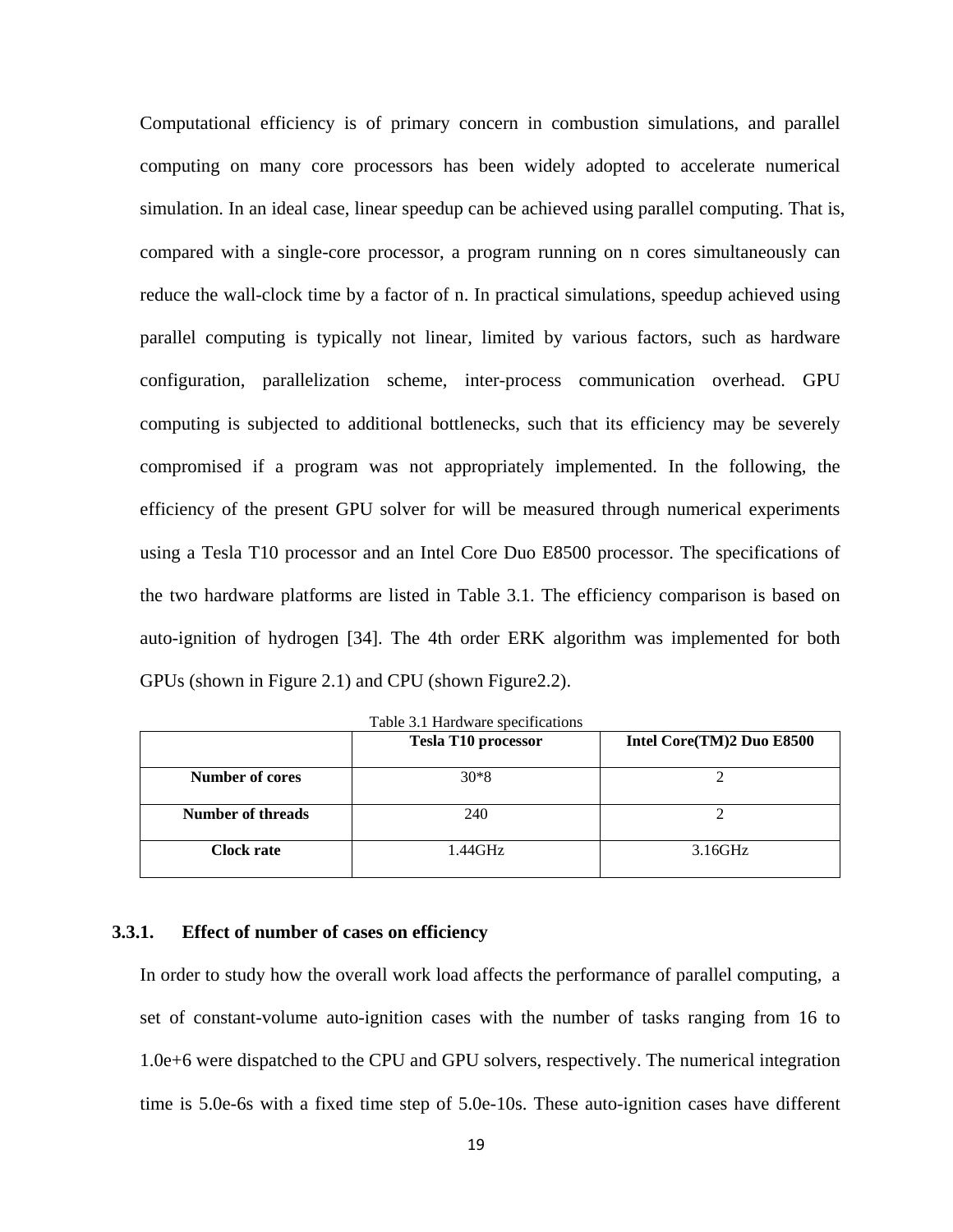initial conditions. The initial temperature for the simulations ranges from 1000K to 1600K and the pressure is 1atm. In general a linear speedup could be achieved by running more threads concurrently. However, due to the limitation of the clock rates of both the GPU and the CPU and the inter-process communication, the linear speedup by GPU typically cannot be achieved in practical simulations. Figure 3.5 plots the wall-clock time for GPU and CPUbased simulations, respectively.



Figure 3.5 Wall-clock time for the GPU and CPU based explicit solvers, respectively, as a function of the number of auto-ignition cases.

The data from Figure 3.5 indicates that the wall-clock time of GPU-based cases are higher than those on CPU when the number of cases is below 200. This reduction in performance is largely caused by overheads as data transfer through the PCI bus. For example, if some data is being transferred from the GPU's memory to the main memory through the PCI bus, the GPU will send a request to the PCI bus arbiter on the motherboard and wait for responses. After receiving permission from the PCI bus arbiter, the GPU can start sending the data.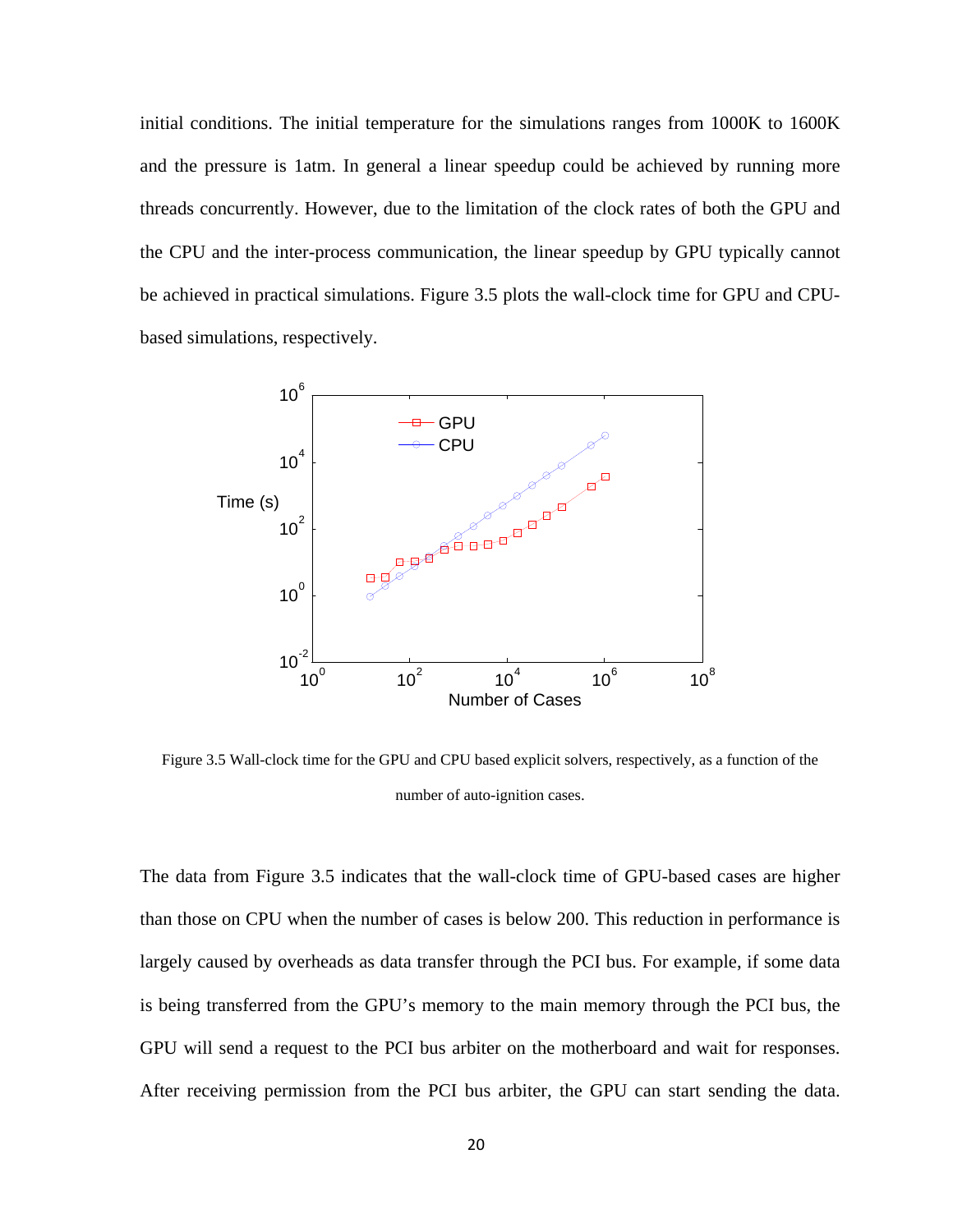Because each T10 processor can run 240 threads simultaneously, while only one process is running on the Intel E8500 processor, the computational time by the GPU solver eventually becomes lower than that on CPU as the number of tasks increases. When the number of tasks is large, the CUDA solver can be 16 to 17 times faster than the CPU solver.

#### <span id="page-26-0"></span>**3.3.2. Effect of the number of threads in a single block on efficiency**

The basic executing unit of GPU is called block, which consists of a large amount of threads. When the GPU is given one or more blocks [37] to execute, the blocks will be distributed to stream processors with available processing capacity automatically, as illustrated in Figure 3.6 [37]. However, the number of threads in each block cannot be calculated automatically by GPU, due to the memory usage of each thread. Instead, it needs to be specified by the user. Therefore, the number of threads in a single block is evaluated by the data size processed by each thread. The physical maximum number of threads in a single block is 512.



Fig. 3.6 Multiprocessor automatic scalability (Image from [37])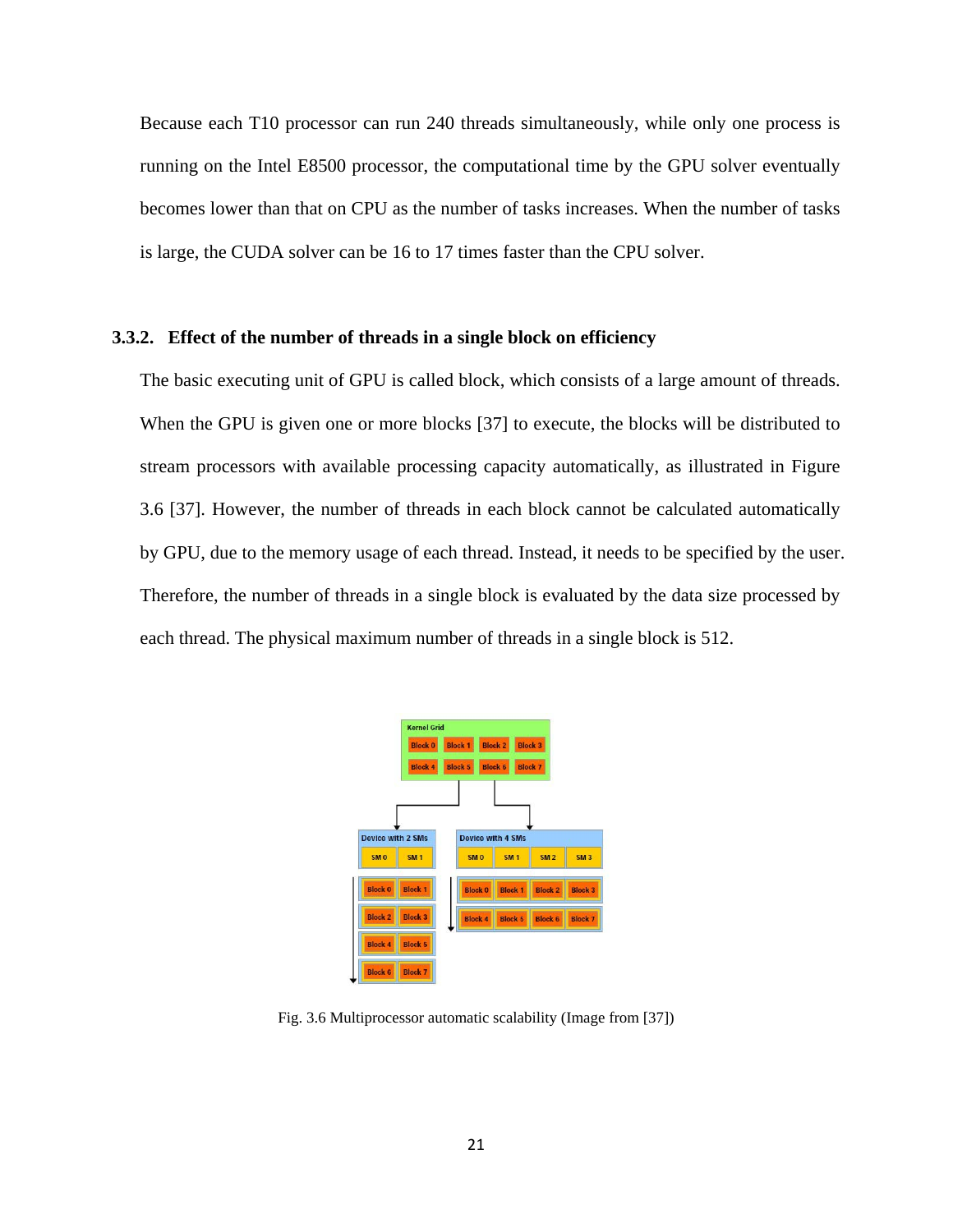Figure 3.7 shows the wall-clock time as a function of block size for 4096 cases. The size of block increases from 2 threads to the maximum of 512 threads, and the results indicate that the GPU solver has low efficiency when the block size is small, say close to 2, and achieves high efficiency when there are approximately 32 active threads, which is a characteristic of the single instruction multiple data (SIMD) architecture.



Figure 3.7 Wall-clock time for explicit integration as a function of block size.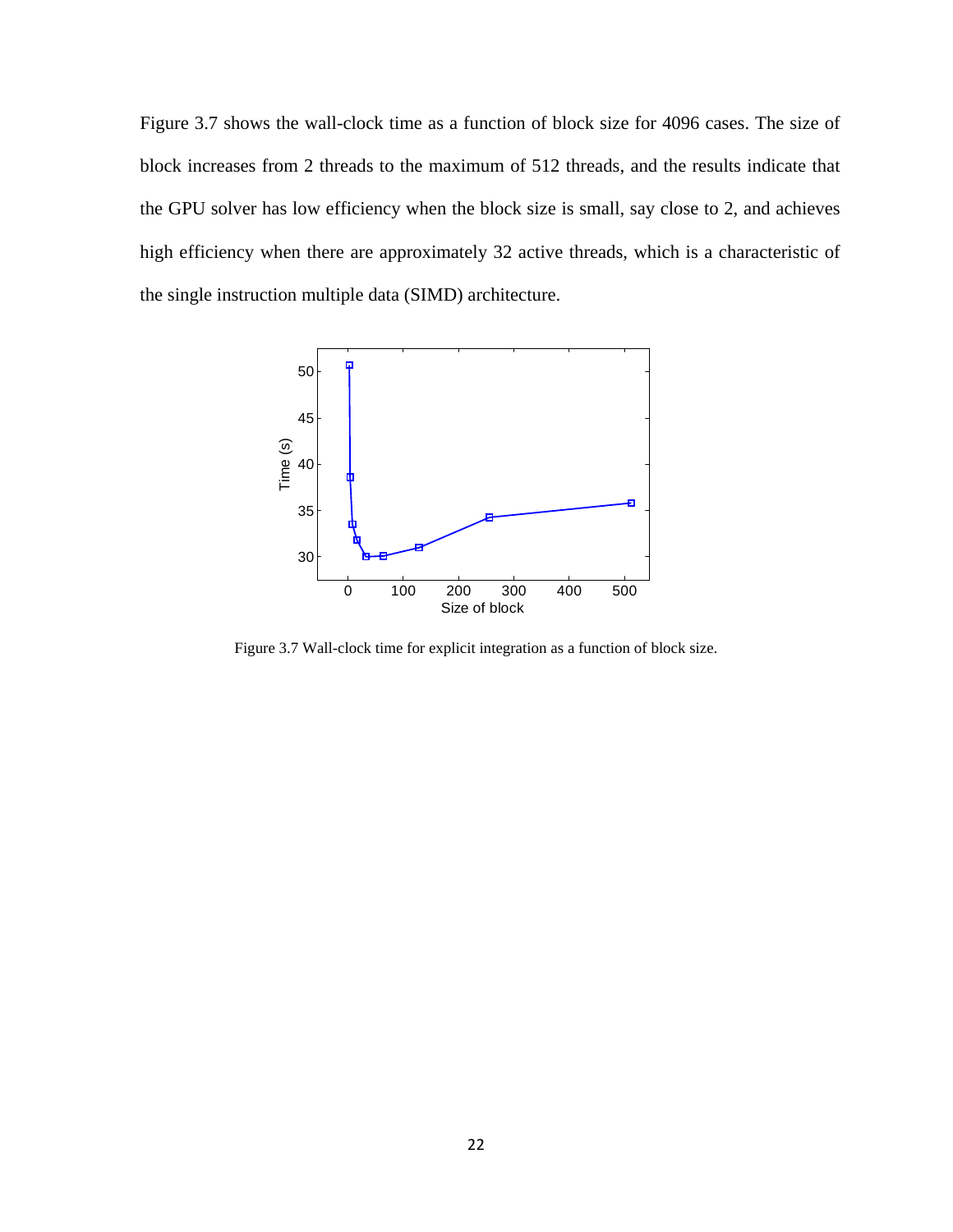#### <span id="page-28-0"></span>**4. Quasi-2D simulations using the GPU solver**

In this chapter, the CUDA solver is applied to simulate auto-ignition processes in a 2-D domain. This domain is comprised of a number of independent combustion zones. Transport between different zones is ignored for simplicity. The domain consists of 32 by 32 zones. The zones are initialized with non-uniform temperatures as shown in Fig. 4.1. The x and y coordinates are normalized by the number of zones in each direction. A detailed mechanism for DME oxidation [36] is used with the GPU solver.



Figure 4.1 Distribution of initial temperature in the 2-D domain (unit: K)

DME is an environmental-friendly fuel that features reduced emission of  $CO$ ,  $NO<sub>x</sub>$ , formaldehyde, particulates and non-methane hydrocarbons [35]. It has been extensively used as a fuel or fuel additive for internal combustion engines, or as an ignition enhancer for using methanol in diesels [41-42]. The chemical kinetic mechanism of DME employed in the current study consists of 55 intermediate species and 290 element reactions [35].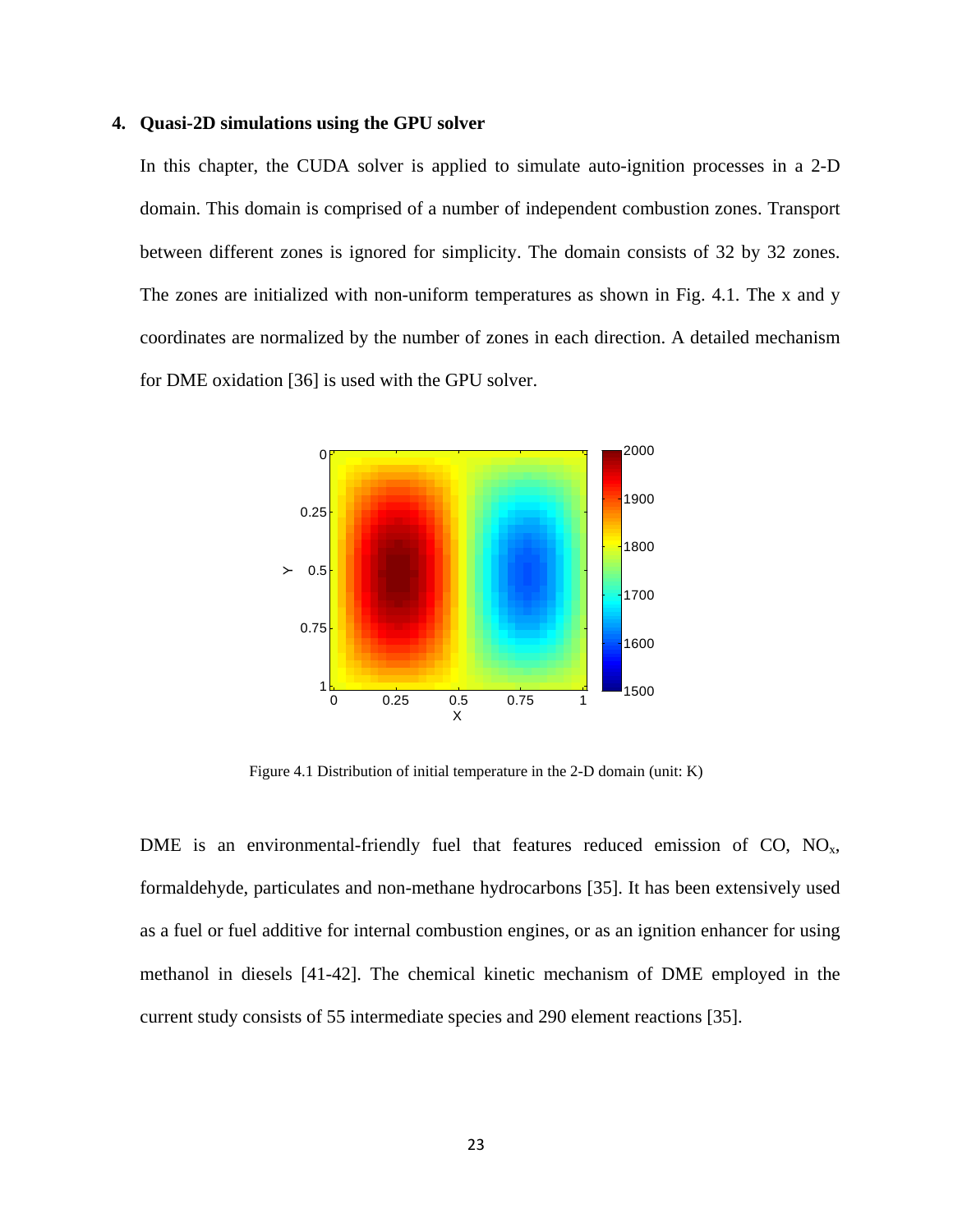Figure 4.2 shows the temperature iso-contours at different time obtained by the GPU solver. Transport between zones is not considered. The initial temperature spans from 2000K to 2400K. When time reaches 1.0e-8s, the highest initial temperature starts to decrease. It drops to approximately 2300K at  $t=1.0e-7s$ . At  $t=1.0e-6s$ , the temperature difference between the hot area and the cold area reaches 700-800K. Hot ignition then follows.

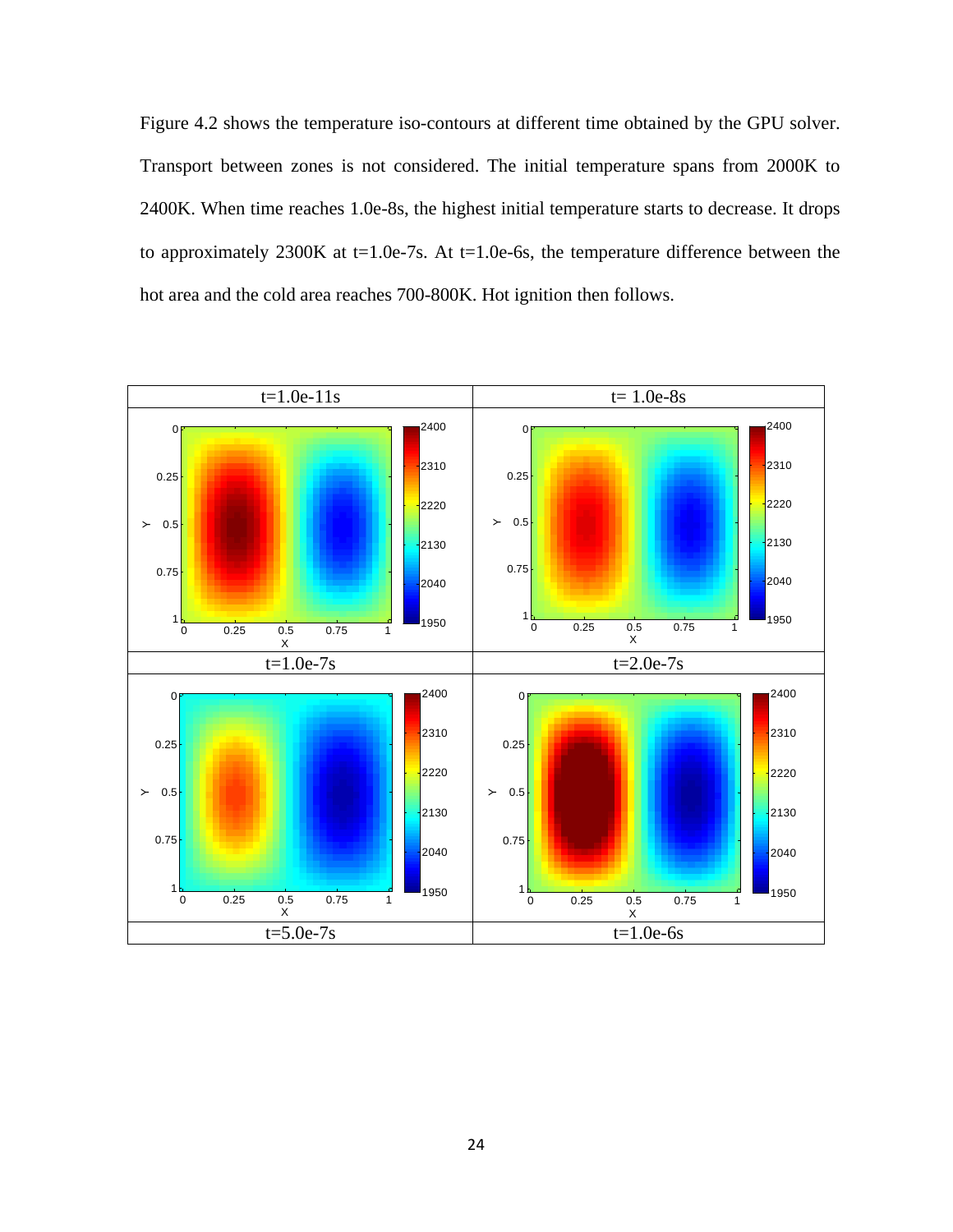

Figure 4.2 Temperature iso-contours of DME auto-ignition in the 2-D domain.

Figure 4.3 shows the iso-contours for the concentration of  $CO$ ,  $CO<sub>2</sub>$ , and  $H<sub>2</sub>O$  at different time. It is seen that the CO and  $H_2O$  are already formed at 1.0e-8s, while the formation of CO2 occurs at a later time.

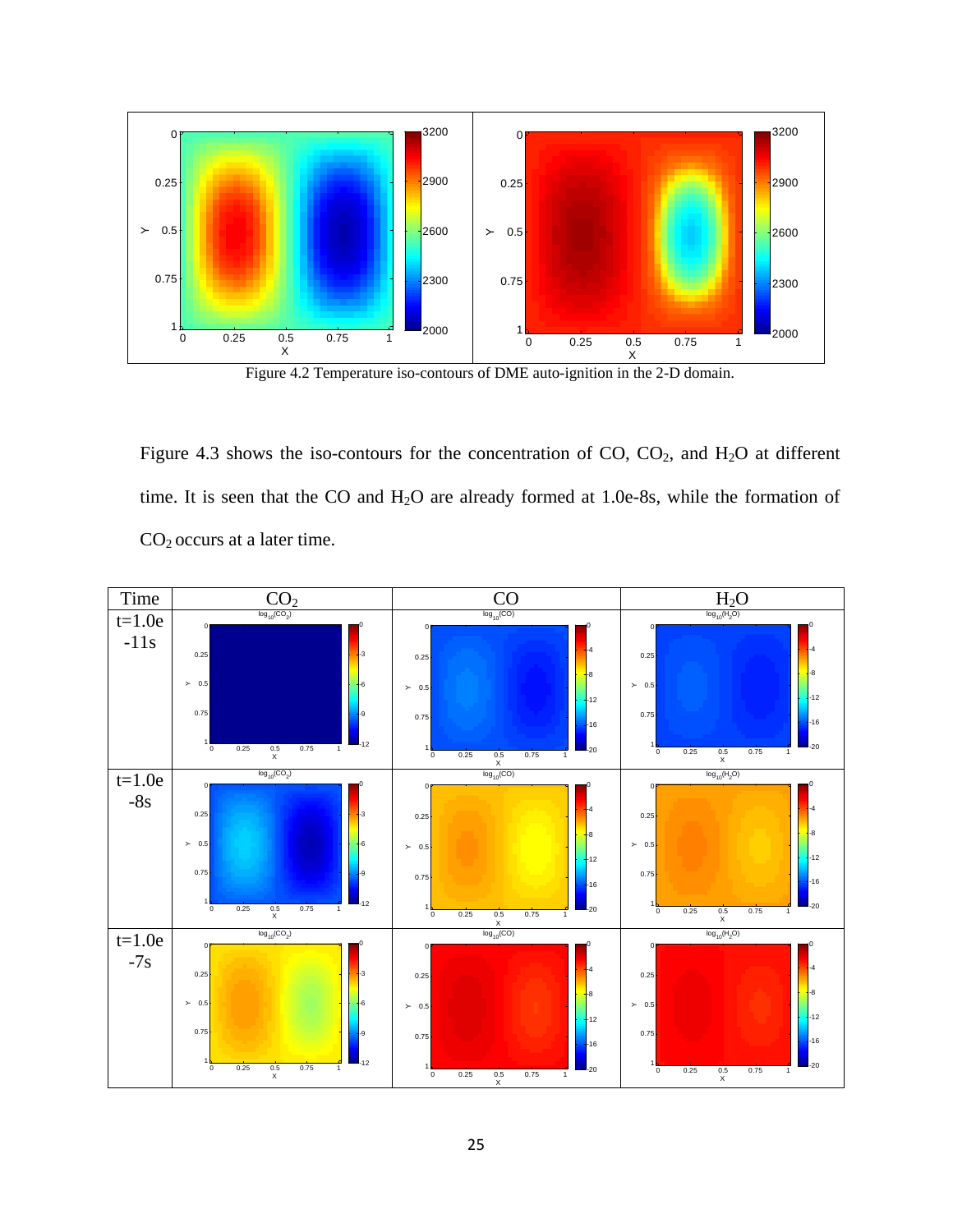

Figure 4.3 Mass fractions of  $CO$ ,  $CO<sub>2</sub>$ , and  $H<sub>2</sub>O$  for DME auto-ignition in the 2-D domain.

The wall-clock time for a single zone per integration time step is shown in Fig. 4.4. It is seen that the averaged time cost for the GPU solver decreases with the number of independent zones, while, the averaged cost for the CPU solver remains mostly constant as the number of zones changes. i.e., the averaged time cost for the GPU solver is significantly lower when the number of zones is large. With more than 10,000 zones, the GPU solver can be approximately 20 times faster than the CPU solver for the quasi 2-D simulations for DME auto-ignition.



Figure 4.4 Wall clock time per zone per integration for DME auto-ignition in the 2-D domain.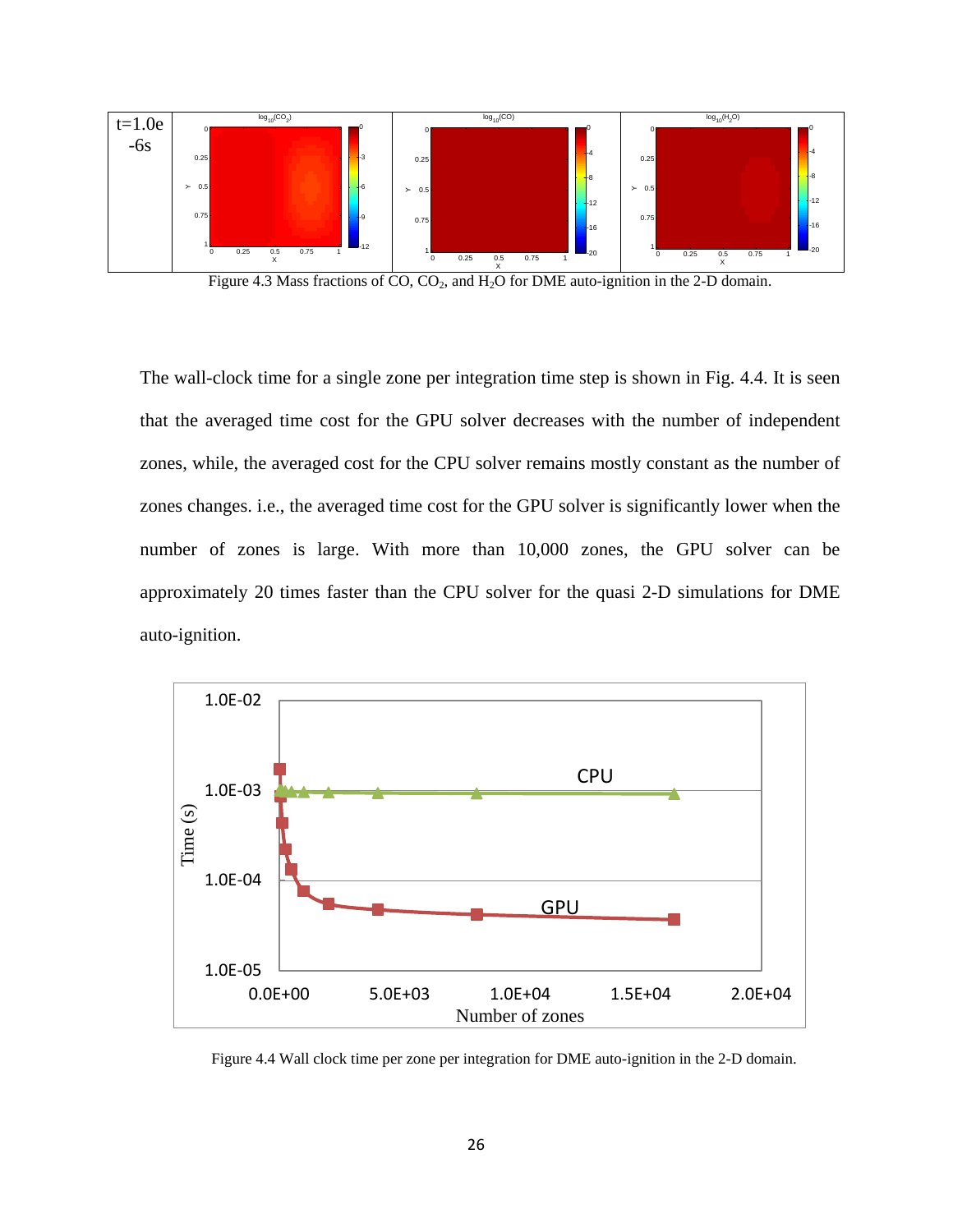#### <span id="page-32-0"></span>**5. Conclusions**

In the current work, GPU was employed to numerically simulate chemically reacting flows with detailed chemistry using a  $4<sup>th</sup>$ -order Runge-Kutta method for explicit time integration. The solver was implemented with CUDA for GPUs. Its accuracy and efficiency were compared with CPU computing with implicit and explicit solvers respectively. The results show that GPU computing is accurate and can be more efficient than CPU computing for combustion simulations. Specifically, the CUDA solver tested with a single NVidia T10 GPU processor can be 16 to 17 times faster than that on a dual-core CPU (E8500). This increase in performance is largely attributed to the many-core architecture of the GPU processors and the high bandwidth of the GPU memory. The GPU performance was further found to be strongly dependent on the bandwidth between the processors and the device, such as the PCI bus.

The CUDA-based explicit integration solver was further applied to a quasi 2-D domain for DME auto-ignition. Each zone in the flow field is independent and ignition occurs at constant-volume condition. The results show that by increasing the number of zones, the averaged time cost decreases for GPU, while remains mostly constant for CPU, indicating that GPU can be used to significantly speedup combustion simulations with detailed chemistry involving a large number of zones.

Nevertheless, limitations of GPU computing was also discussed in the present study. For example, the SIMD architecture makes it more difficult to implement implicit integration algorithms in comparison with CPU. Furthermore, there are only limited number of libraries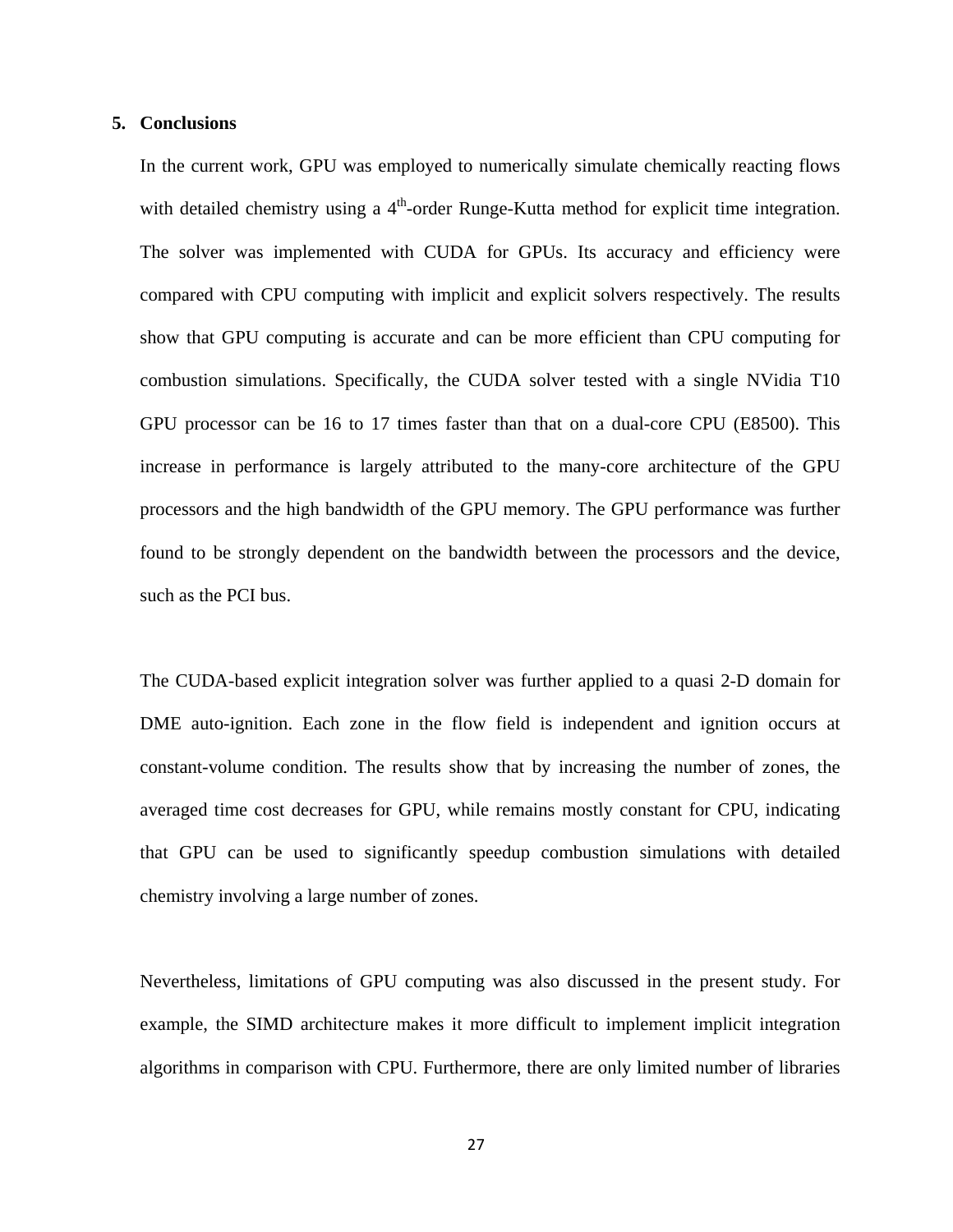that can be employed for CUDA programming. The bottlenecks in GPU computing also need to be carefully avoided in using GPU for combustion simulations.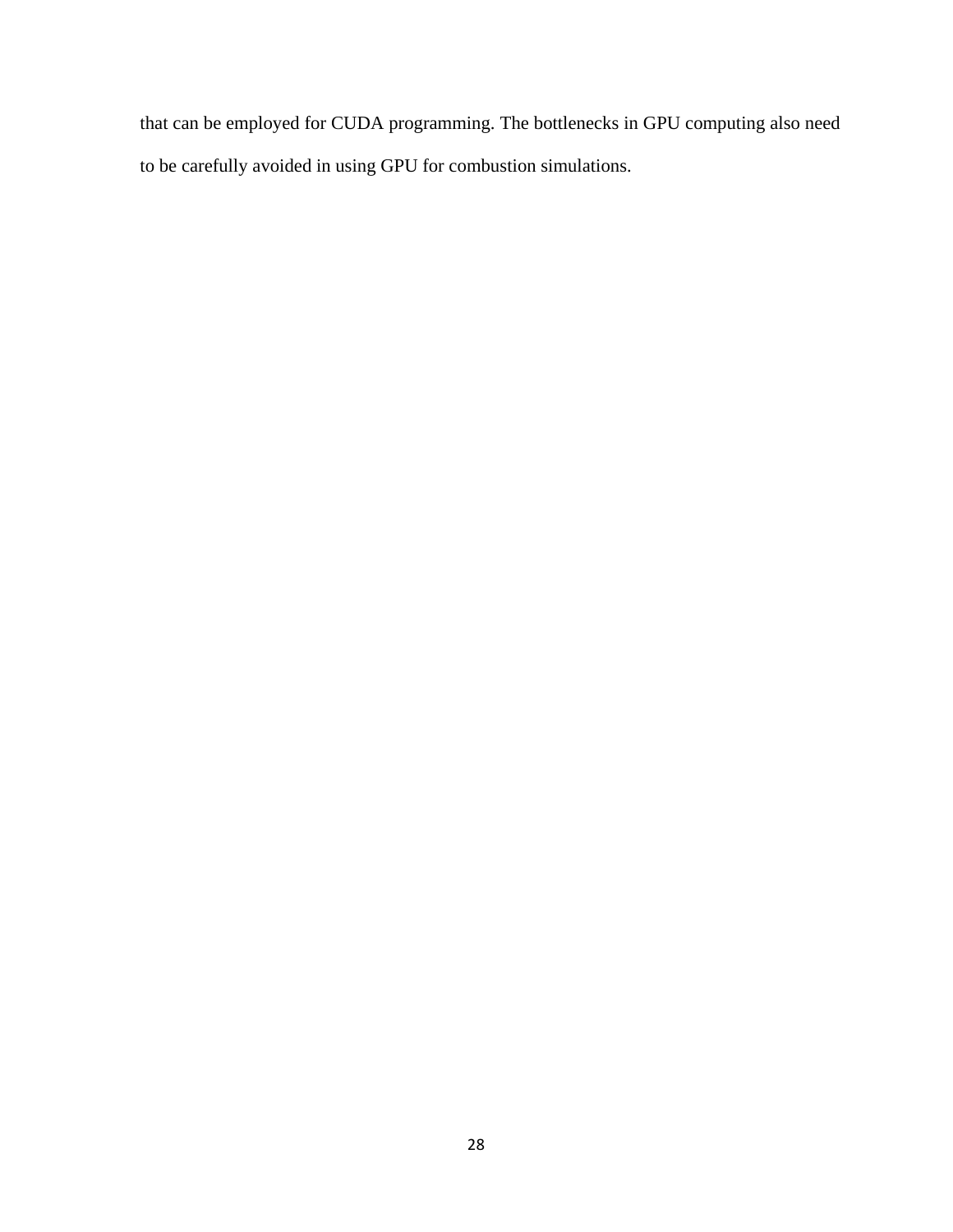#### Reference

[1] Herbinet O., Pitz W. J., and Westbrook C. K., "Detailed Chemical Kinetic Oxidation Mechanism for a Biodiesel Surrogate," Combust. Flame 154 507-528, 2008.

[2] Lu T. F., Law C. K., Yoo C. S., and Chen J. H., "Dynamic Stiffness Removal for Direct Numerical Simulations," Combust. Flame, 156, pp. 1542-1551, 2009.

[3] http://www.me.berkeley.edu/gri\_mech

[4] Lu T. F., Yoo C. S., Chen J. H., and Law C. K., 2008, "Analysis of a Turbulent Lifted Hydrogen/Air Jet Flame from Direct Numerical Simulation with Computational Singular Perturbation," Reno, Nevada, US, No. AIAA-2008-1013.

[5] Anderson J., Lorenz C. and Travesset A., "General Purpose Molecular Dynamics Simulations Fully Implemented on Graphics Processing Units," Journal of Computational Physics, Vol. 227, No. 10, pp. 5342-5359, 2008.

[6] Liu W., Schmidt B., Voss G. and Muller-Wittig W., "Molecular Dynamics Simulations on Commodity GPUs with CUDA," Lecture Notes in Computer Science, High Performance Computing – HiPC 2007, Vol. 4873, Springer, New York, pp.185-196, 2007.

[7] Ufimtsev I. and Martinez T., "Quantum Chemistry on Graphical Processing Units. 1. Strategies for Two-electron Integral Evaluation," Journal of Chemical Theory and Computation, Vol. 4, No. 2, pp. 222-231, 2008.

[8] Schatz M. C. and Trapnell C., Delcher A. L. and Varshney A., "High-throughput Sequence Alignment using Graphics Processing Units," BMC Bioinformatics, BioMed Central, 8:474, 2007.

[9] Barrachina S., Castillo M., Igual F. D., Mayo R. and Quintana-Orti E. S., "Solving Dense Linear Systems on Graphics Processors," Technical Report ICC 02-02-2008, Universidad Jaume I, Depto. de Ingenieria y Ciencia de Computadores, February 2008.

[10]Castillo M., Chan E., Igual F. D., Mayo R., Quintana-Orti E.S., Geijn R. and Van Zee F.G. "Making Programming Synonymous with Programming for Linear Algebra Libraries", Technical Report, University of Texas at Austin, Department of Computer Science, Vol. 31, April 17, pp. 8-20, 2008.

[11] Michalakes J. and Vachharajani M., "GPU Acceleration of Numerical Weather Prediction," Proceedings of the IEEE International Symposium on Parallel and Distributed Processing, IEEE Computer Society, Washington, DC, 2008.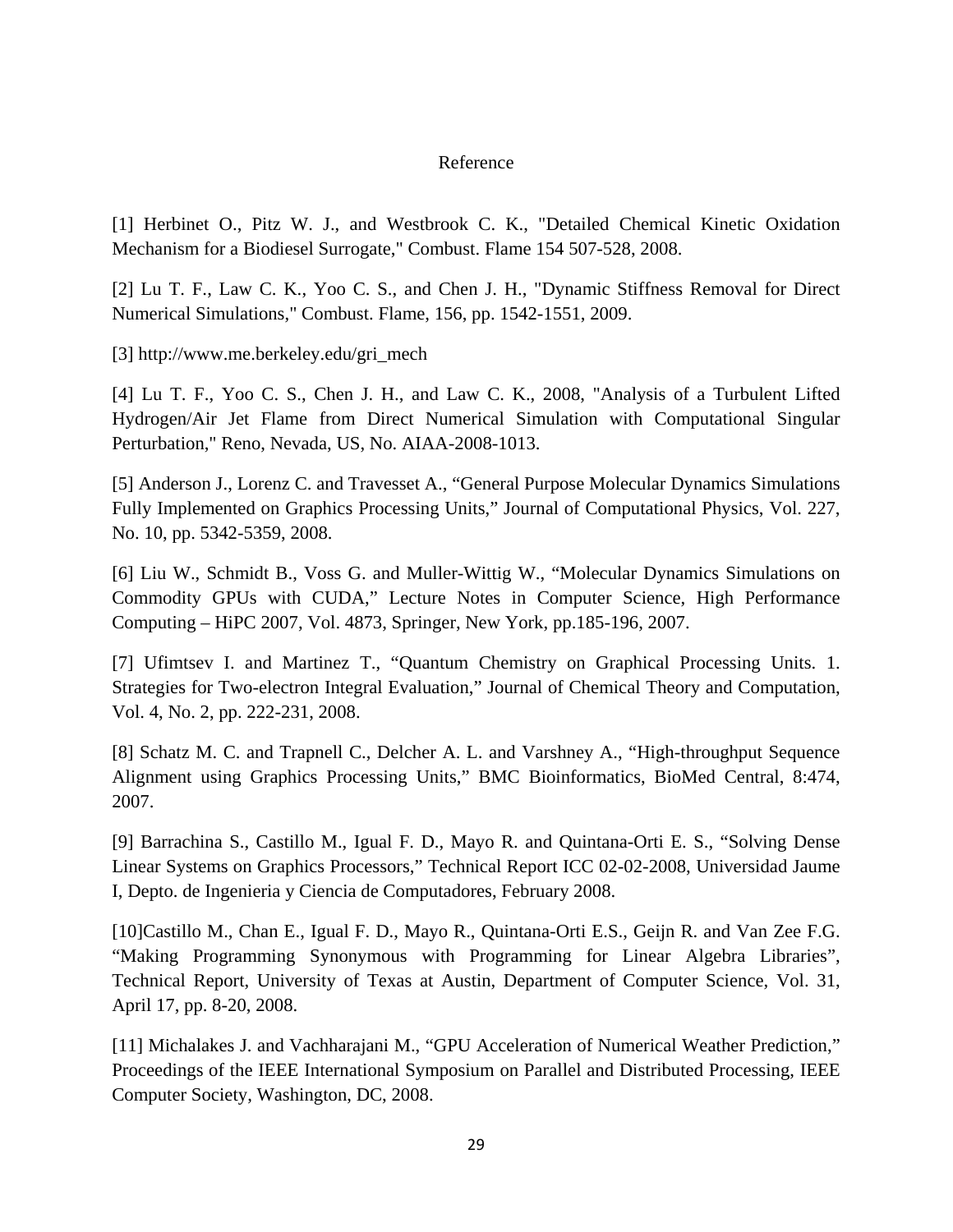[12] Bleiweiss A., "GPU Accelerated Pathfinding," Proceedings of the 23rd ACM SIGGRAPH/Eurographics Symposium on, Graphics Hardware, Eurographics Association, Airela-Ville, Switzerland, pp. 65-74, 2008.

[13] Foster N. and Metaxas D, "Realistic Animation of Liquids," Graphical Models and Image Processing, pp.471-483, Volume 58, Issue 5. September 1996.

[14] Stam J., "Stable Fluids," In Proceedings of SIGGRAPH, pages121-128, July 1999

[15] Harris M. J., Coombe G., Scheuermann T. and Lastra A., "Physically-Based Visual Simulation on Graphics Hardware," In Proceedings of Graphics Hardware, pages109-118, September 2002.

[16] Goodnight N., Woolley G., Luebke D.and Humphreys G., "A Multigrid Solver for Boundary Value Problems Using Programmable Graphics Hardware," In Proceeding of Graphics Hardware, pages102-111, July 2003.

[17] Krüger J. and Westermann R., "Linear Algebra Operators for GPU Implementation of Numerical Algorithms," ACM Transactions on Graphics (Proceedings of SIGGRAPH), pages908-916, July 2003.

[18] Bolz J., Farmer I., Grinspun E. and Schröoder P., "Sparse Matrix Solvers on the GPU: Conjugate Gradients and Multigrid," ACM Transactions on Graphics (Proceedings of SIGGRAPH), pages917-924, July 2003.

[19] Hagen T. R., Lie K., and Natvig J. R., "Solving the Euler Equations on Graphics Processing Units," Computational Science-ICCS, 3994, pp. 220–227, 2006.

[20] Brandvik T., and Pullan G., "Acceleration of a 3d Euler Solver Using Commodity Graphics Hardware," Reno, Nevada, US, 2008.

[21] Elsen E., Legresley P., and Darve E., "Large Calculation of the Flow over a Hypersonic Vehicle Using a Gpu," J. Computational Physics, 227, pp. 10148-10161, 2008.

[22] Thompson C. J., Oskin M., "Using Modern Graphics Architectures for General-Purpose Computing: A Framework and Analysis," Microarchitecture, (MICRO-35). Proceedings. 35th Annual IEEE/ACM International Symposium , Istanbul, Turkey, pp. 306-317, 2002.

[23] Stam J, Eugene F., "Depicting fire and other gaseous phenomena using diffusion processes," Computer Graphics Proceedings, Annual Conference Series, ACM SIGGRAPH, Los Angeles, US: ACM Press, 129-36, 1995.

[24] Wang J., Gu Y., "Flame Simulation Method of Review,". Journal of Image and Graphics, 12(11), pp. 1961-1970, 2007.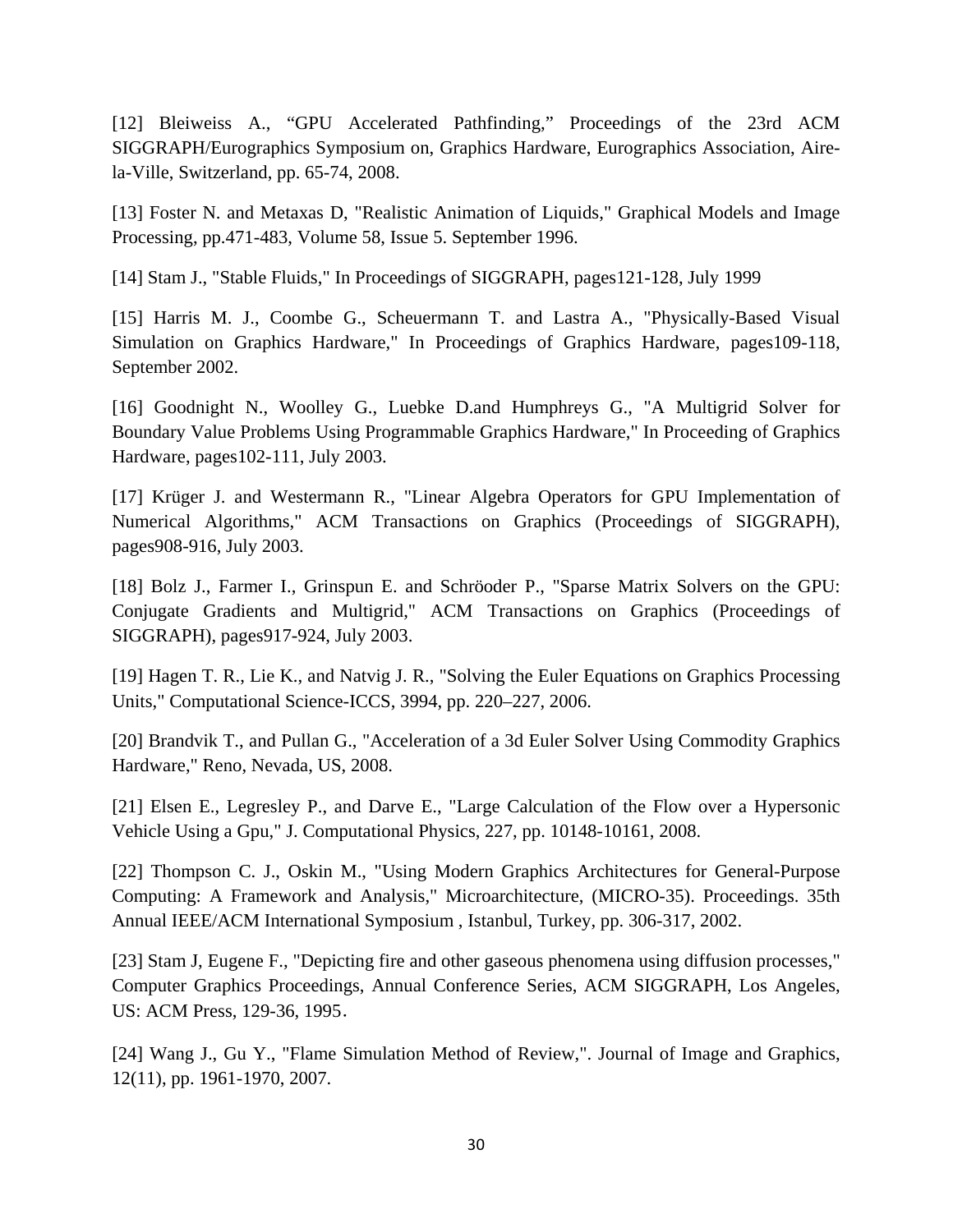[25] Rødal S., Storli G., Gundersen O. E., "Physically based simulation and visualization of fire in real-time using the GPU," In Theory and Practice of Computer Graphics, Eurographics UK Chapter proceedings. Lever L., McDerby M. (Eds.), (Middelsbrough, UK, 2006), Eurographics Association, pp. 13-20, 2006.

[26] Spafford K., Meredith J., Vetter J.S., Chen J., Grout R. and Sankaran R., "Accelerating S3D: A GPGPU Case Study," Seventh International Workshop on Algorithms, Models, and Tools for Parallel Computing on Heterogeneous Platforms (HeteroPar 2009) Delft, The Netherlands

[27] Shi Y., Wong H., Oluwole O. O., "Redesigning Combustion Modeling Algorithms for the Graphics Processing Unit (Gpu): Chemical Kinetic Rate Evaluation and Ordinary Differential Equation Integration," Combust. Flame, 158(5), pp. 836-847,2011.

[28] Reaction Design, "A Program for Predicting Homogeneous Gas-Phase Chemical Kinetics in a Closed System with Sensitivity Analysis," 2000.

[29] Morris, T., and Harry, P., Ordinary Differential Equations, 1985.

[30] Hindmarsh A. C., "LSODE and LSODI, Two New Initial Value Ordinary Differnetial Equation Solvers," ACM Sigum Newsletter, 15(4), 1980.

[31] Lu T. F., Wang M., Yoo C. S., Chen J. H. and Law C. K., "A Mode Tracking Method for Flow Classification," Reno, Ann Arbor, MI, 2009.

[32] Lam S. H., "Using Csp to Understand Complex Chemical Kinetics," Combust. Sci. Technol., 89, pp. 375-404, 1993.

[33] Goussis, D. A., and Lam, S. H., "A Study of Homogeneous Methanol Oxidation Kinetics Using CSP," Proc. Combust. Inst., 22, pp. 113–120, 1992.

[34] Li, J., Zhao, Z., Kazakov, A., and Dryer, F. L., 2004, "An updated comprehensive kinetic model of hydrogen combustion," Int. J. Chem. Kinet., 36, pp. 566-575.

[35] Zhao Z., Chaos M., Kazakov A., and Dryer F. L., "Thermal Decomposition Reaction and a Comprehensive Kinetic Model of Dimethyl Ether," Int. J. Chem. Kinet., 40, pp. 1-18, 2008.

[36] Nvidia, 2008, Tesla S1070 Gpu Computing System.

[37] Nvidia, 2009, Nvidia Cuda Programming Guide 2.3, NVIDIA.

[38]. Laidler K. J., 1997, Chemical Kinetics, Benjamin-Cummings.

[39] Reaction Design, 2000, "A Software Package for the Analysis of Gas-Phase Chemical and Plasma Kinetics " Technical Report.